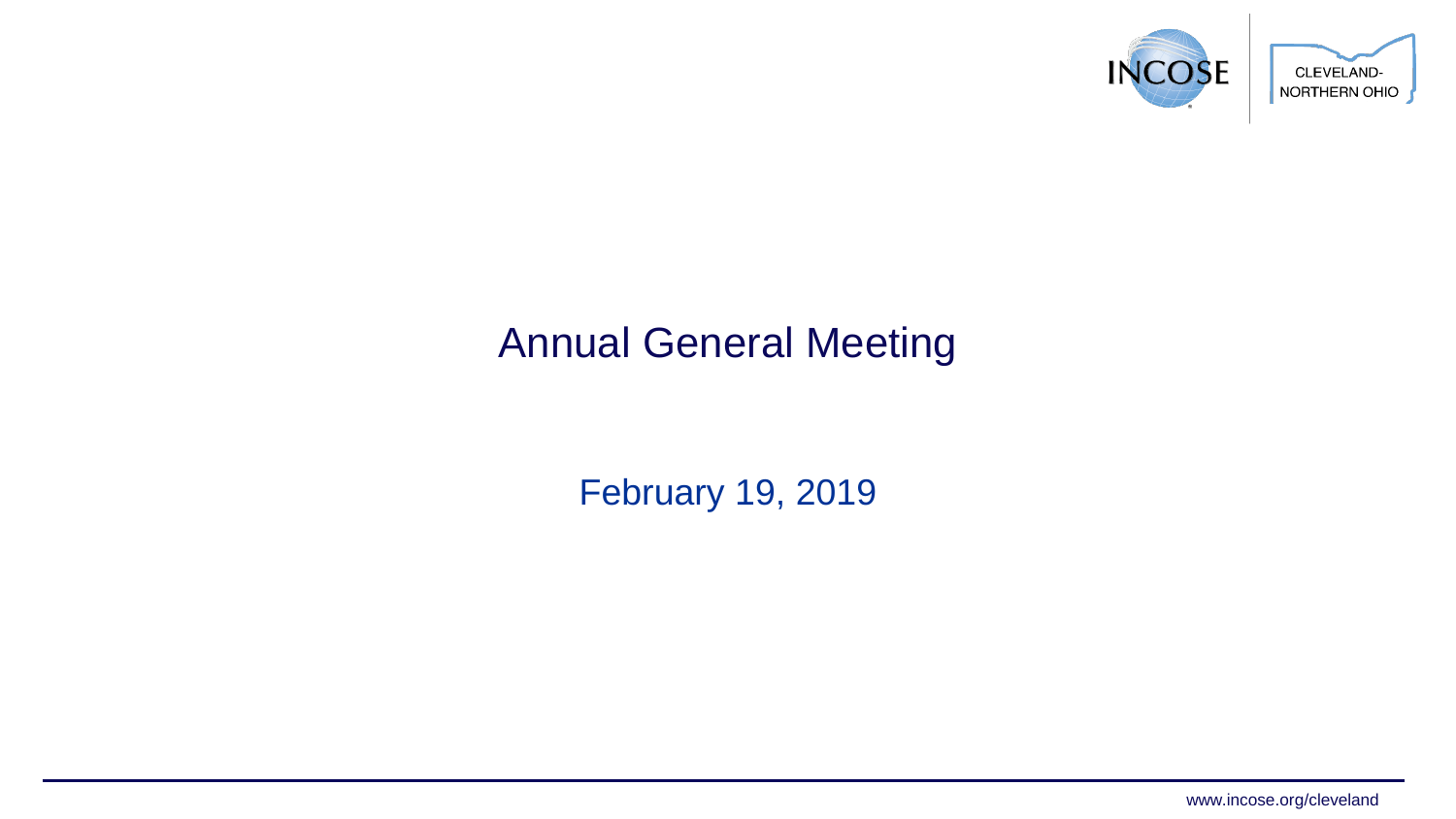## Agenda



- **Networking & Dinner**
- **Welcome & Introductions**
- **Chapter Information**
	- Chapter status
	- Proposed Bylaw revisions
	- 2019 elections
	- 2019 planning
	- Financials
- **INCOSE Information**
	- Benefits
	- INCOSE news
- **Feedback from the membership**
- **Door Prize Drawing**
- **INCOSE Systems Engineering Competency Framework**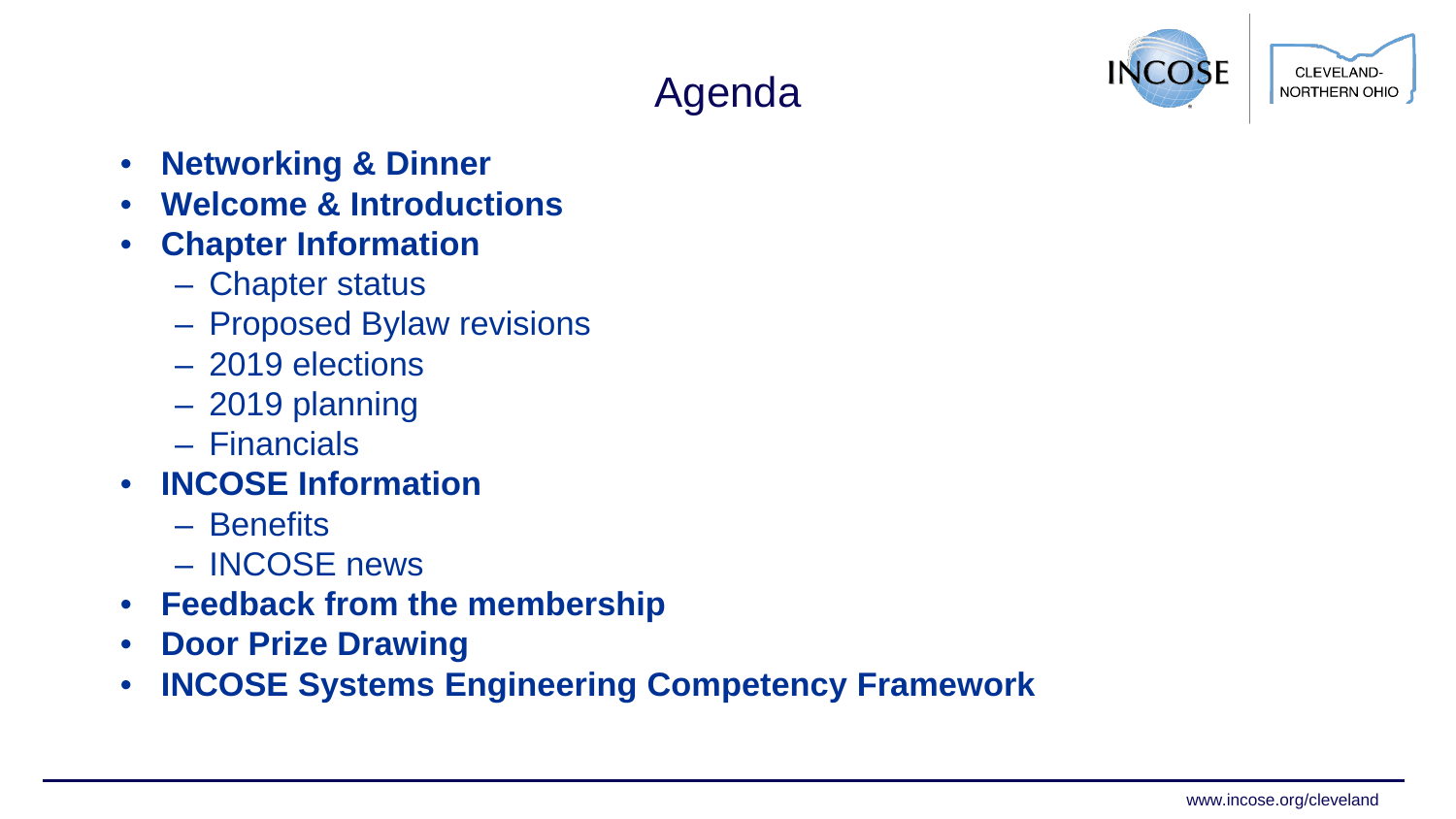#### Chapter Status



- Chapter membership has hovered at 50 +/- 5 for years
	- Welcome to newer members
	- Thank you to members who renewed for your continued involvement
- Leadership reset this past summer/fall
- Elections for 2019 were postponed pending potential Bylaw update
- 13<sup>th</sup> Annual Great Lakes Regional Conference to be held in Cleveland October 21-25, 2019, in conjunction with EnergyTech at the Cleveland IX Center. Apollo Astronaut Harrison Schmidt will be a Keynote speaker <https://www.incose.org/glrc13/home>
- New BoD email is accessible to all leaders: [NorthOhioINCOSE@gmail.com](mailto:NorthOhioINCOSE@gmail.com)





Cleveland, OH, USA October 21-25, 2019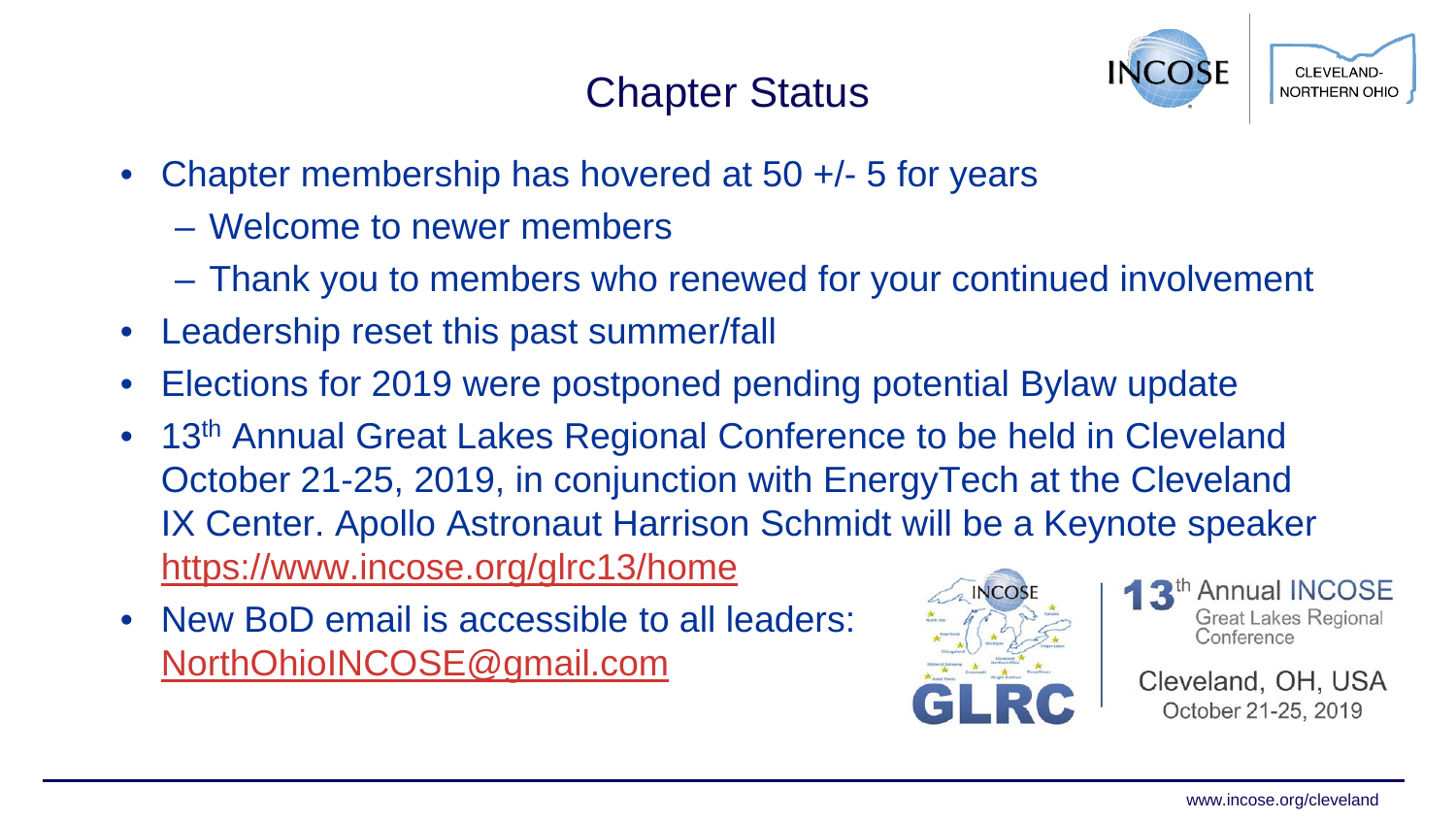# Volunteer Opportunities



- Elected Position
- Communications
	- Ambassador Program Coordinator\*
	- Newsletter Editor
	- Webmaster
- Outreach and Collaboration
- **Membership**
- Program
	- Single Meeting POC\*
- GLRC Committee
- Contacts for CWRU Students
- Speaker (local or remote for other chapters)
- The BoD usually meets the first Monday of the month, meetings are open to members – verify date/location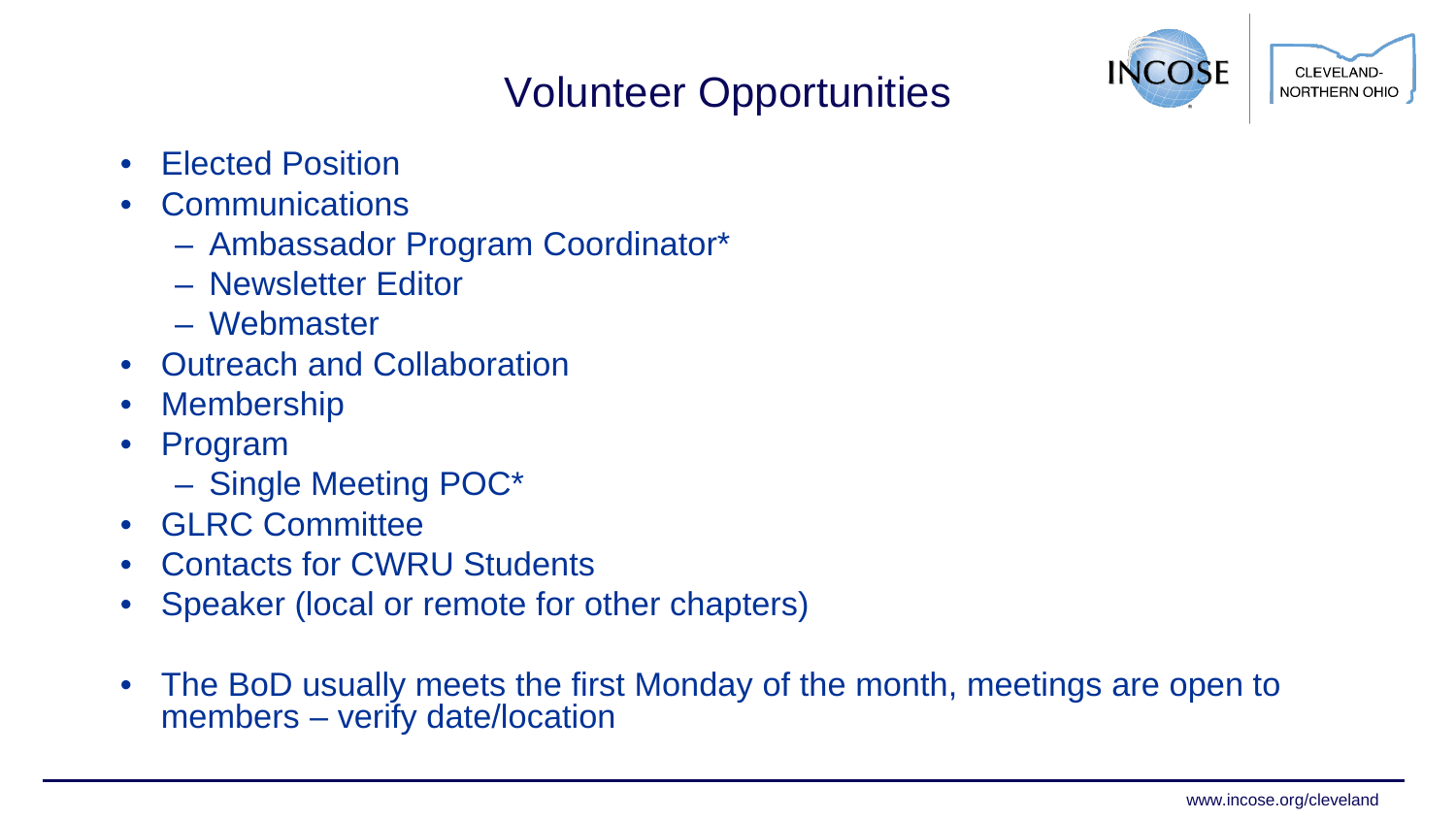#### Proposed Bylaw revisions



- Required to be reviewed every four years, but had not been since 2010 update.
- BoD performed the review and the proposed revisions were sent out.
- A vote to adopt or reject the changes will begin soon
- Substantive Changes:
	- VP/President-Elect, President, and Past President succession replaced with President, VP and At-large Director(s) elected each year
	- Process to handle a) tie votes for elected positions and b) President vacancy
	- Allowance for electronic balloting
	- Need for an Annual General Meeting, to comply with INCOSE Policy
	- Adjustments to number of votes needed/process to adopt Bylaw revisions
		- Simple 2/3 majority of those voting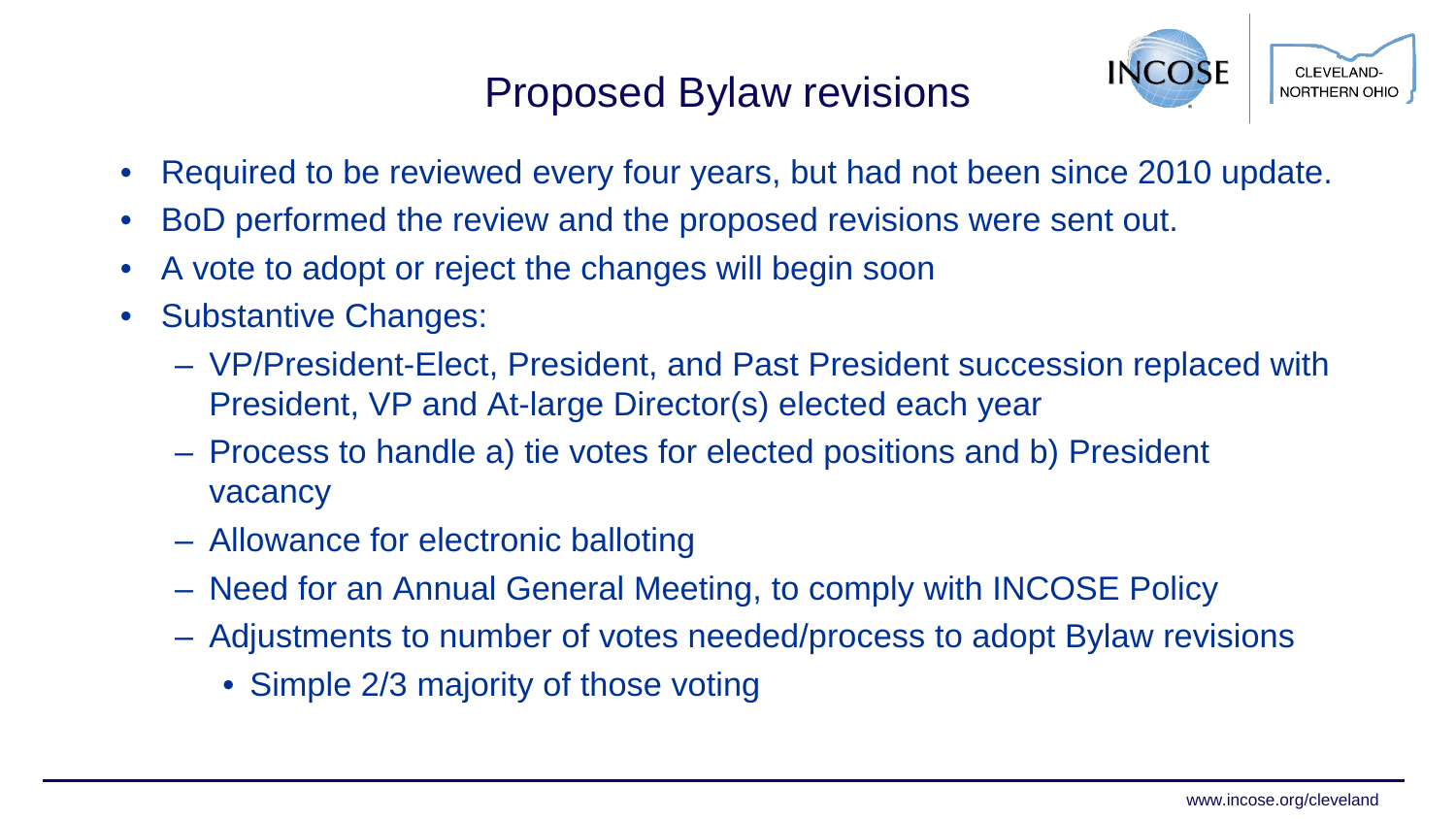#### 2019 Elections



- Pending approval of Bylaw revisions, election of 2019 officers will begin
- Five positions will be voted upon: President, VP, Secretary, Treasurer and one At-large Director.
- Term will commence ~1 month after elections close and complete the 2019 year.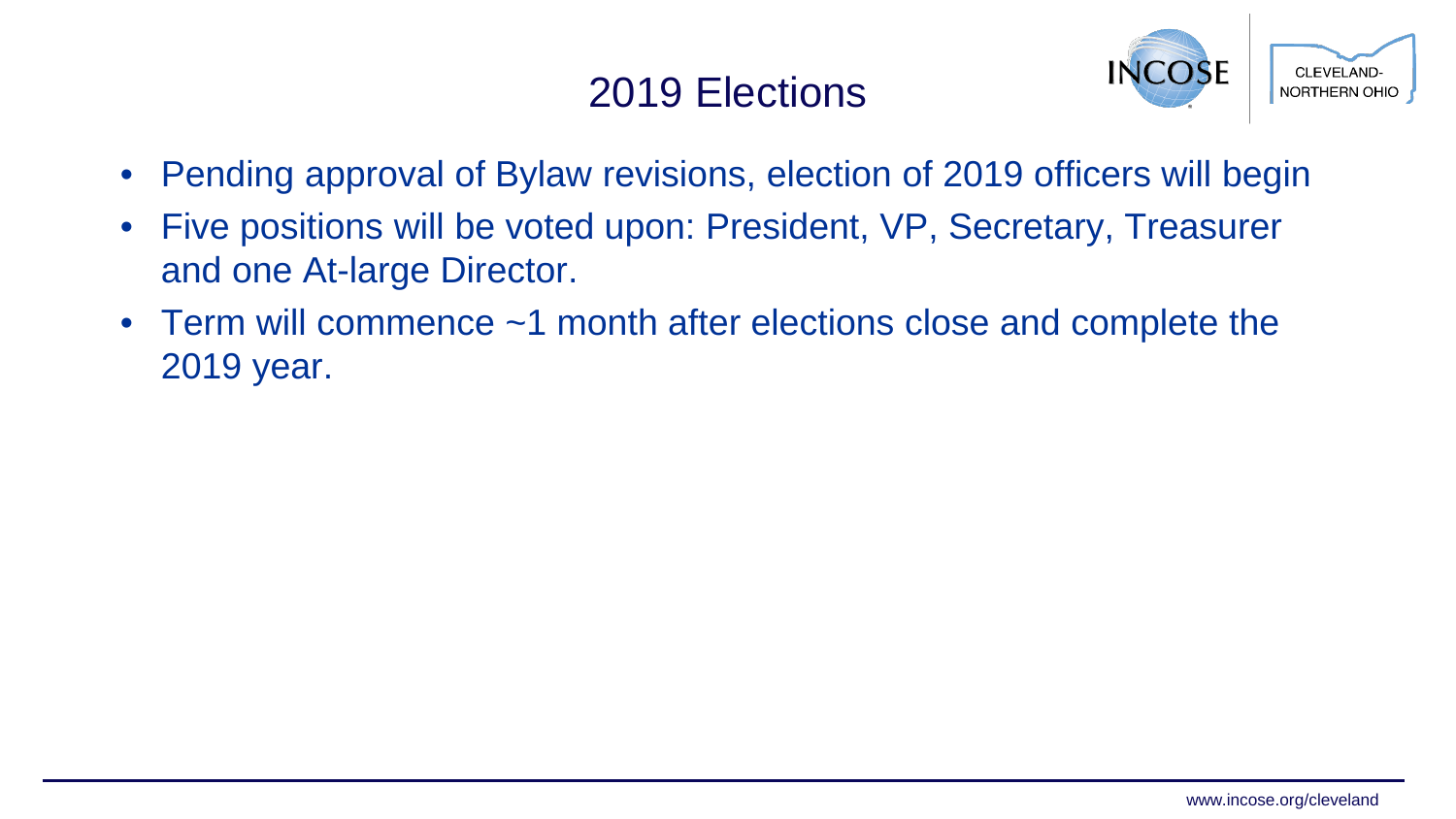# 2019 Chapter Meetings

- Great Lakes Regional Conference
- Potential meetings/topics
	- At CWRU
	- Cleveland Microgrid Efforts tentatively May 21
	- Joint meeting with the local chapter of the Project Management **Institute**
	- Tour of the Age of Steam Roundhouse in Sugarcreek, OH
	- Remote tie in to another chapter
	- Any suggestions?









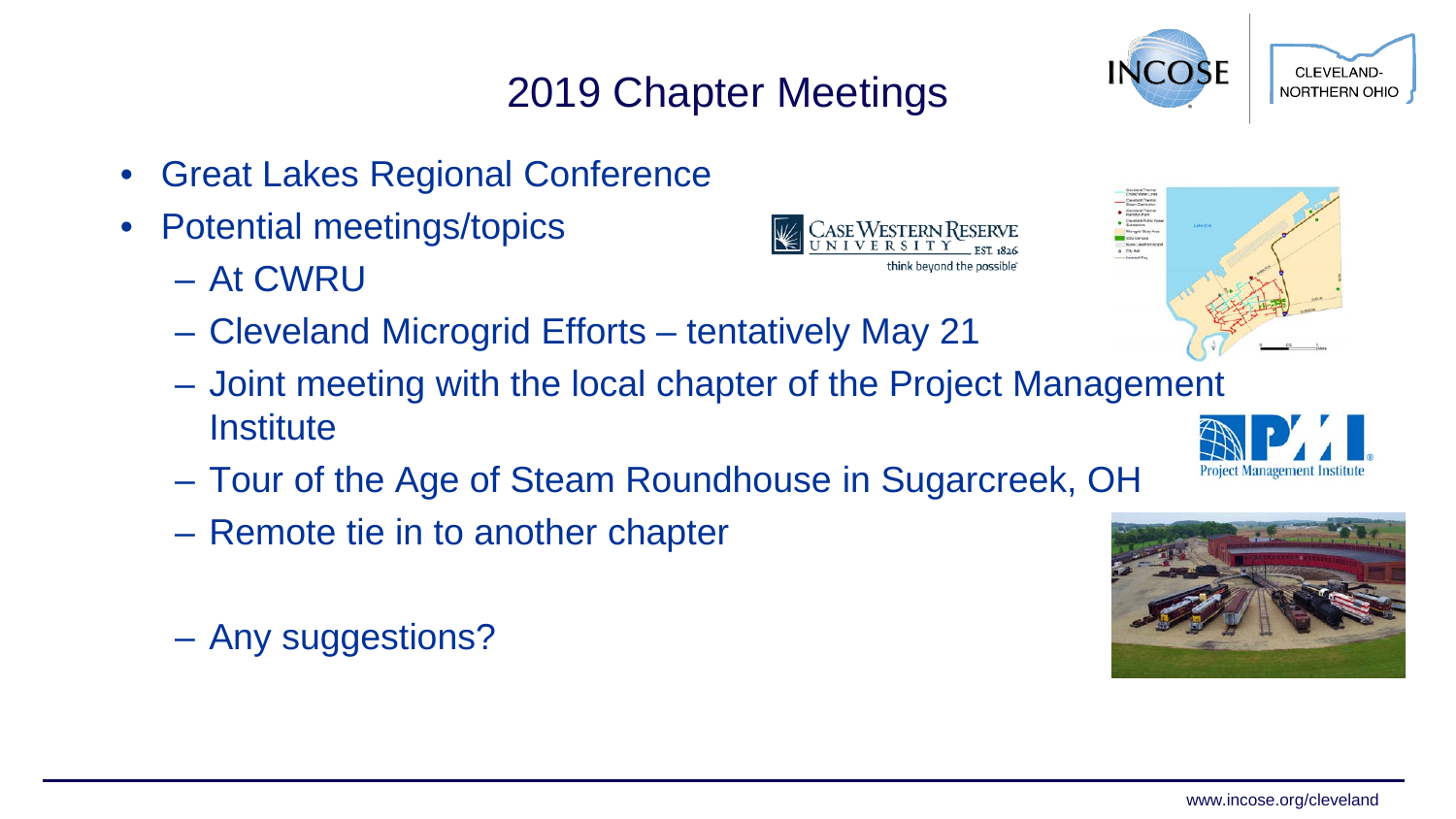#### INCOSE CLEVELAND-NORTHERN OHIO CHAPTER **Annual Budget (CY2019)**

Page 1



|                                                             |               |          |               |          |               |              | <b>Ending Balance CY2018</b> |              | \$9,971.15    |          |
|-------------------------------------------------------------|---------------|----------|---------------|----------|---------------|--------------|------------------------------|--------------|---------------|----------|
|                                                             | <b>Budget</b> | Actual   | <b>Budget</b> | Actual   | <b>Budget</b> | Actual       | <b>Budget</b>                | Actual       | <b>Budget</b> | Actual   |
|                                                             | CY2019-Q1     |          | CY2019-Q2     |          | CY2019-Q3     |              | CY2019-Q4                    |              | CY2019 Totals |          |
| Income                                                      |               |          |               |          |               |              |                              |              |               |          |
| 1/2 Year Shares                                             | \$600         | \$0      | \$0           | \$0      | \$800         | \$0          | \$0                          | \$0          | \$1,400       | \$0      |
| <b>Grants from Tech Ops</b>                                 | \$0           | \$0      | \$0           | \$0      | \$0           | \$0          | \$0                          | \$0          | \$0           | \$0      |
| <b>Surplus Sharing (GLRC PDD)</b>                           | \$0           | \$0      | \$0           | \$0      | \$0           | \$0          | \$350                        | \$0          | \$350         | \$0      |
| <b>Meeting Receipts</b>                                     | \$0           | \$0      | \$0           | \$0      | \$0           | \$0          | \$0                          | \$0\$        | \$0           | \$0      |
| Sales of Items                                              | \$0           | \$0      | \$0           | \$0      | \$0           | \$0          | \$0                          | \$0          | \$0           | \$0      |
| <b>Total Income</b>                                         | \$600         | \$0      | \$0           | \$0\$    | \$800         | \$0\$        | \$350                        | \$0          | \$1,750       | \$0      |
|                                                             |               |          |               |          |               |              |                              |              |               |          |
| <b>Expenses</b>                                             |               |          |               |          |               |              |                              |              |               |          |
| Speaker Honoraria                                           | \$0           | \$0      | \$0           | \$0      | \$0           | \$0          | \$0                          | \$0          | \$0           | \$0      |
| Wine donation                                               | \$0           | \$0      | \$0           | \$0      | \$0           | 50           | \$100                        | \$0          | \$100         | \$0      |
| <b>Grants for Conference attendance</b>                     | \$0           | \$0      | \$0           | \$0      | \$0           | \$0          | \$0                          | \$0          | \$0           | \$0      |
| Office expenses                                             | \$0           | \$0      | \$0           | \$0      | \$0           | 50           | \$0                          | \$0\$        | \$0           | \$0      |
| <b>Banking fees</b>                                         | \$0           | \$0      | \$0           | \$0      | \$0           | \$0          | \$0                          | \$0          | \$0           | \$0      |
| Affiliate organization fees                                 | \$0           | \$0      | \$200         | \$0      | \$200         | \$0]         | \$0                          | \$0          | \$400         | \$0      |
| <b>Meeting Expenses</b>                                     | \$50          | \$0      | \$50          | \$0      | \$50          | \$0          | \$50                         | \$0          | \$200         | \$0      |
| Cost of Items sold                                          | \$0           | \$0      | \$0           | 50       | \$0           | 50           | \$0                          | \$0\$        | \$0           | \$0      |
| Flat Fee for SE PDD participation                           | \$0           | \$0      | \$0           | \$0      | \$200         | \$0          | \$0                          | \$0          | \$200         | \$0      |
| <b>Chapter Outreach Expenses</b><br><b>Banner</b> and stand |               |          |               |          |               |              |                              |              |               |          |
| Print updated brochures                                     | $\mathbf{0}$  | $\bf{0}$ | 320           | $\bf{0}$ | $\bf{0}$      | $\mathbf{0}$ | $\bf{0}$                     | $\mathbf{0}$ | 320           | $\bf{0}$ |
| <b>Total Expenses</b>                                       | \$50          | \$0      | \$570         | \$0      | \$450         | Ś0           | \$150                        | \$0          | \$1,220       | \$0      |
| <b>Total Income over Expenses</b>                           | \$550         | \$0      | $-5570$       | \$0      | \$350         | \$0          | \$200                        | \$0          | \$530         | \$0      |

**Ending Balance CY2019** 

\$9,971.15

 $$10,501.15$  cleveland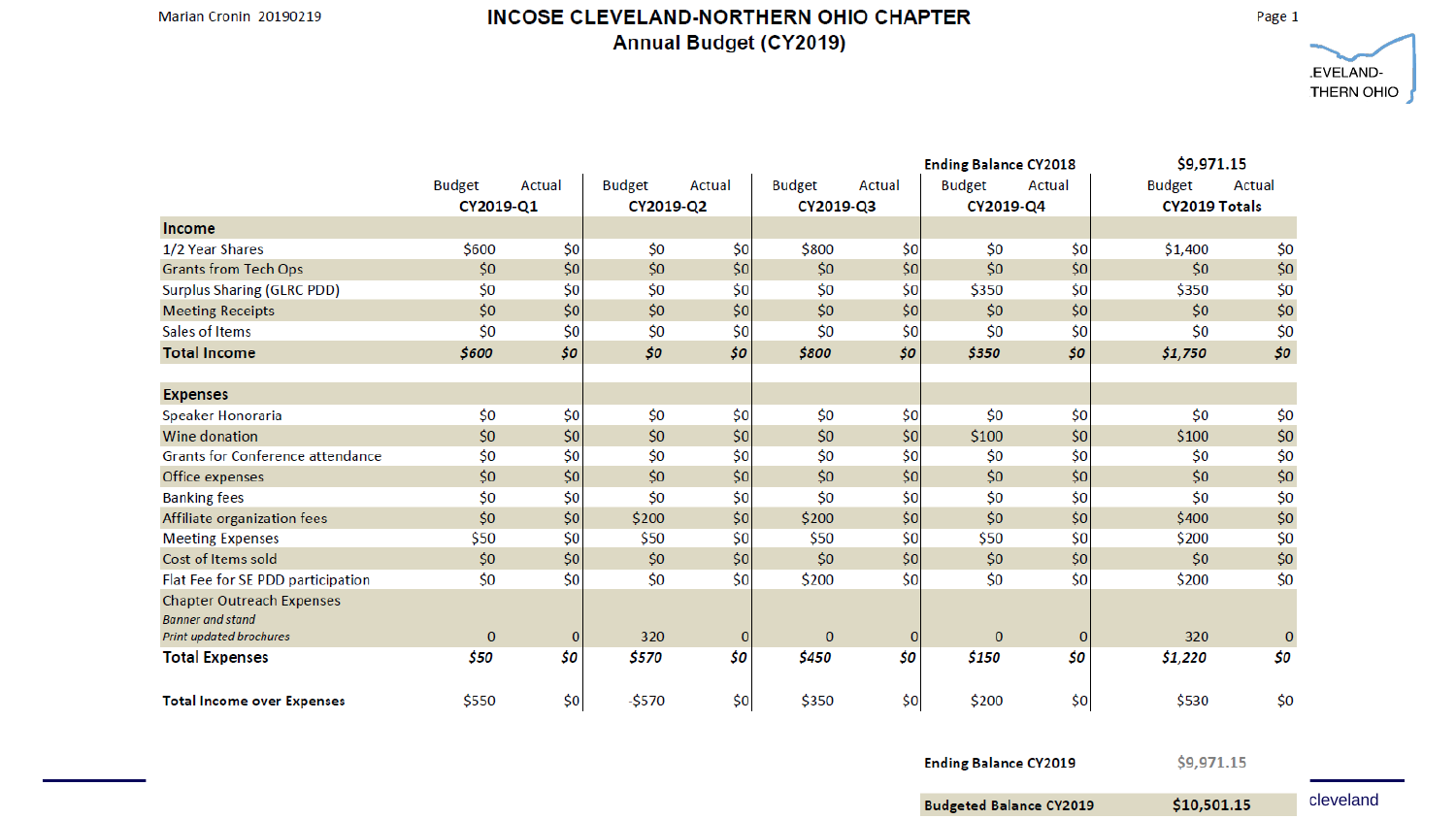#### INCOSE Membership Benefits



- **Professional Development**
	- Speakers on topics relevant to System Engineering (both locally and via webinars)
	- INCOSE Connect: content developed by chapters and working groups
		- Working groups include: Knowledge Management; Lean Systems Engineering; Life Cycle Management; MBSE Initiative; Measurement; Model-based Conceptual Design; Natural Systems; Object-Oriented SE Method; Oil and Gas; Ontology; Power & Energy Systems; etc.
	- System Engineering Certification (ASEP, CSEP, ESEP)
	- Institute for Technical Leadership
	- Access to INCOSE Technical Publications
	- Quarterly Journal & INSIGHT Magazine
	- Annual International Workshop and International Symposium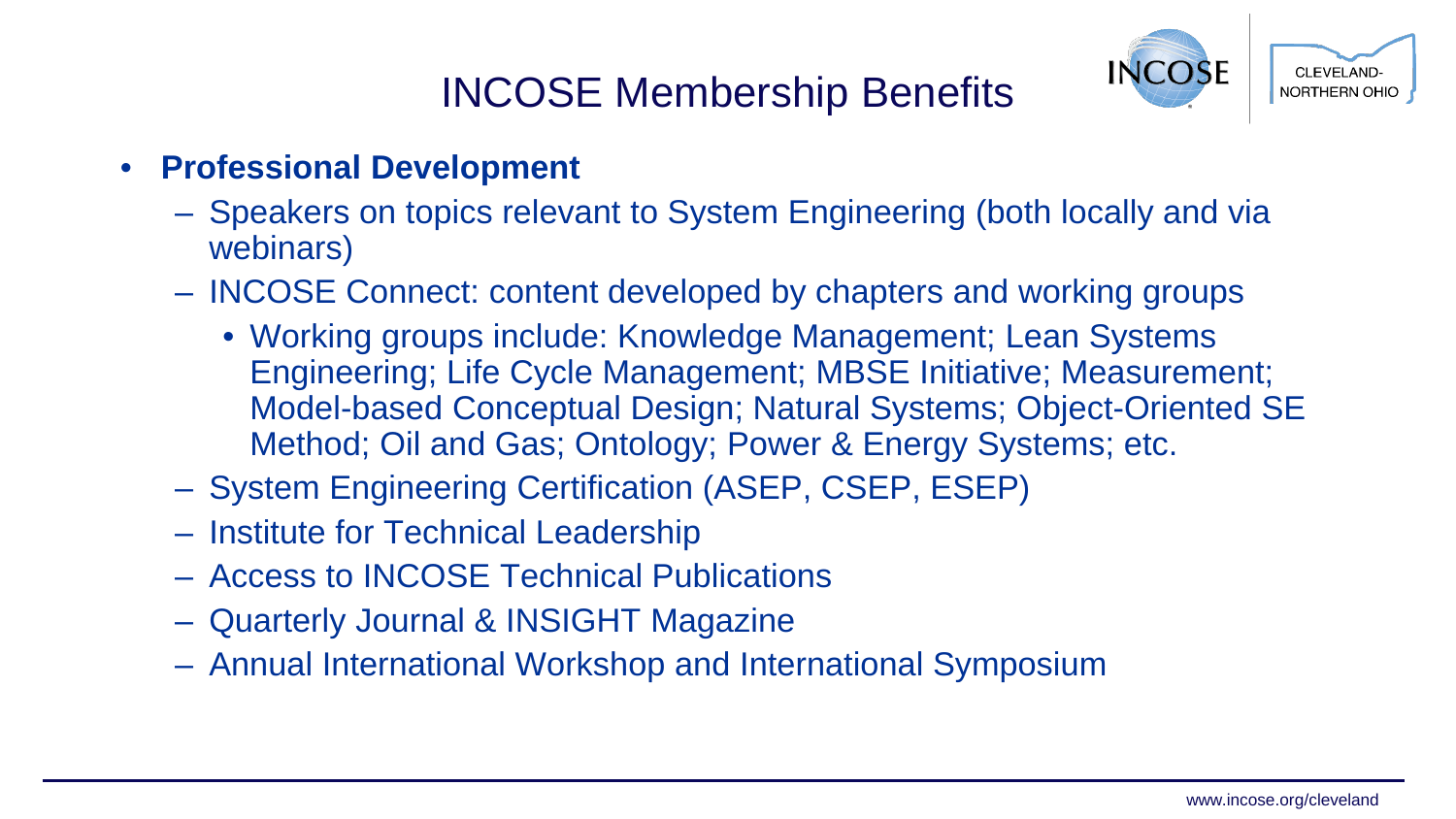# INCOSE Membership Benefits (cont.)

- **Leadership Opportunities**
	- Chapter Board of Directors
	- Chapter Committee participation



**INCOSE** 

**CLEVELAND NORTHERN OHIO** 

- Micro-volunteering roles available (as small as company networking)
- Working Group participation
- International involvement opportunities
- **Job Search Assistance**
	- Access to INCOSE's System Engineering Job Board: <http://incose.careerwebsite.com/>; in addition to job postings, this website accepts resumes into a searchable employer database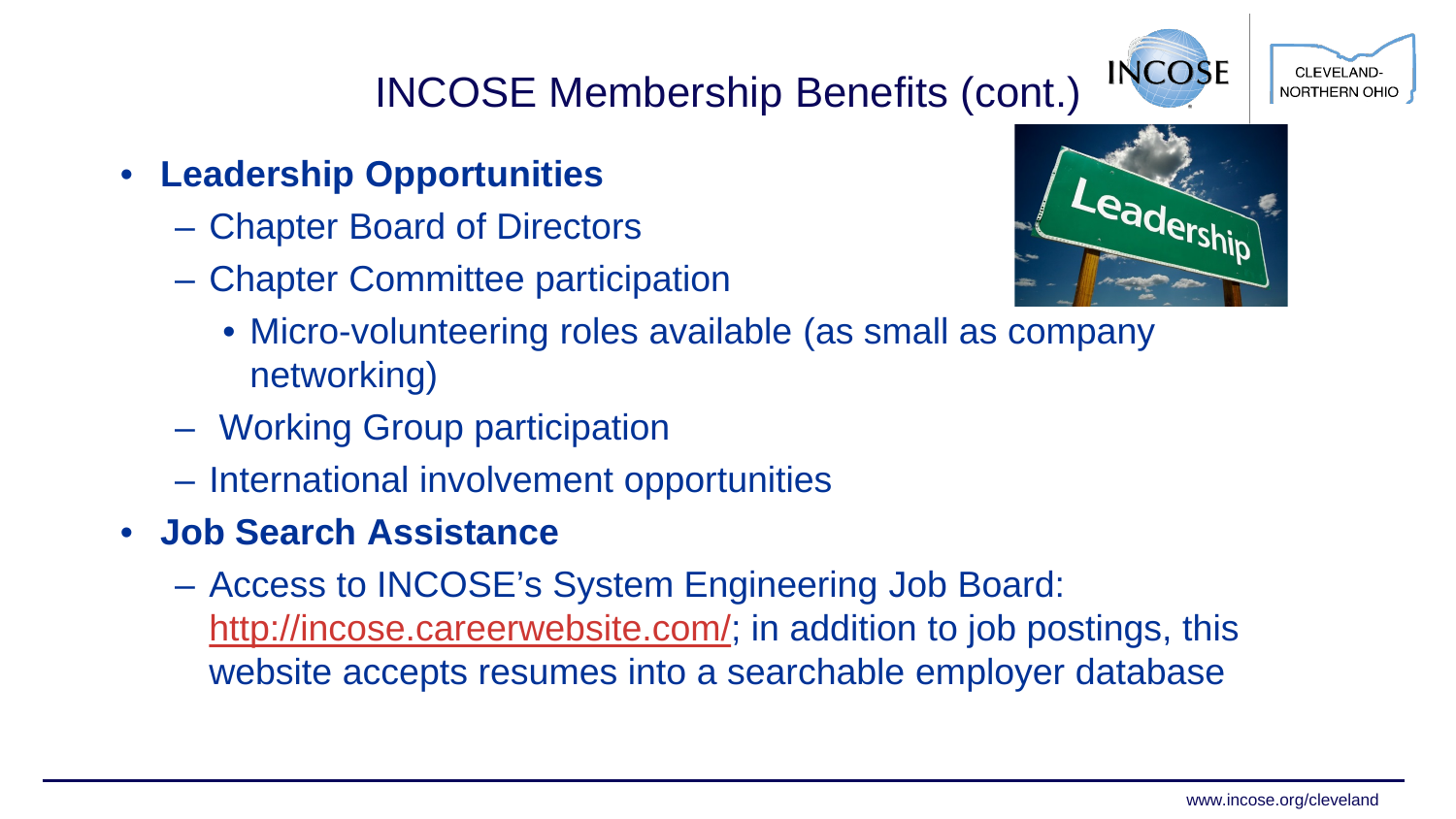

# INCOSE Membership Benefits (cont.)

#### • **Networking Opportunities**

- 11,000+ INCOSE members worldwide
- Networking for yourself and colleagues
	- Before and after Chapter events
	- Supporting your Chapter
	- Supporting a Working Group
	- GLRC (Great Lakes Regional Conference)
	- International Workshops/Symposiums
	- Share SE Job postings at meetings & in members-only e-mail
- **Help Others**
	- Share SE knowledge/experience with:
		- New SEs
		- Professional Societies
		- K-12, college students
	- Advance the art/profession of System Engineering
	- "Pay It Forward"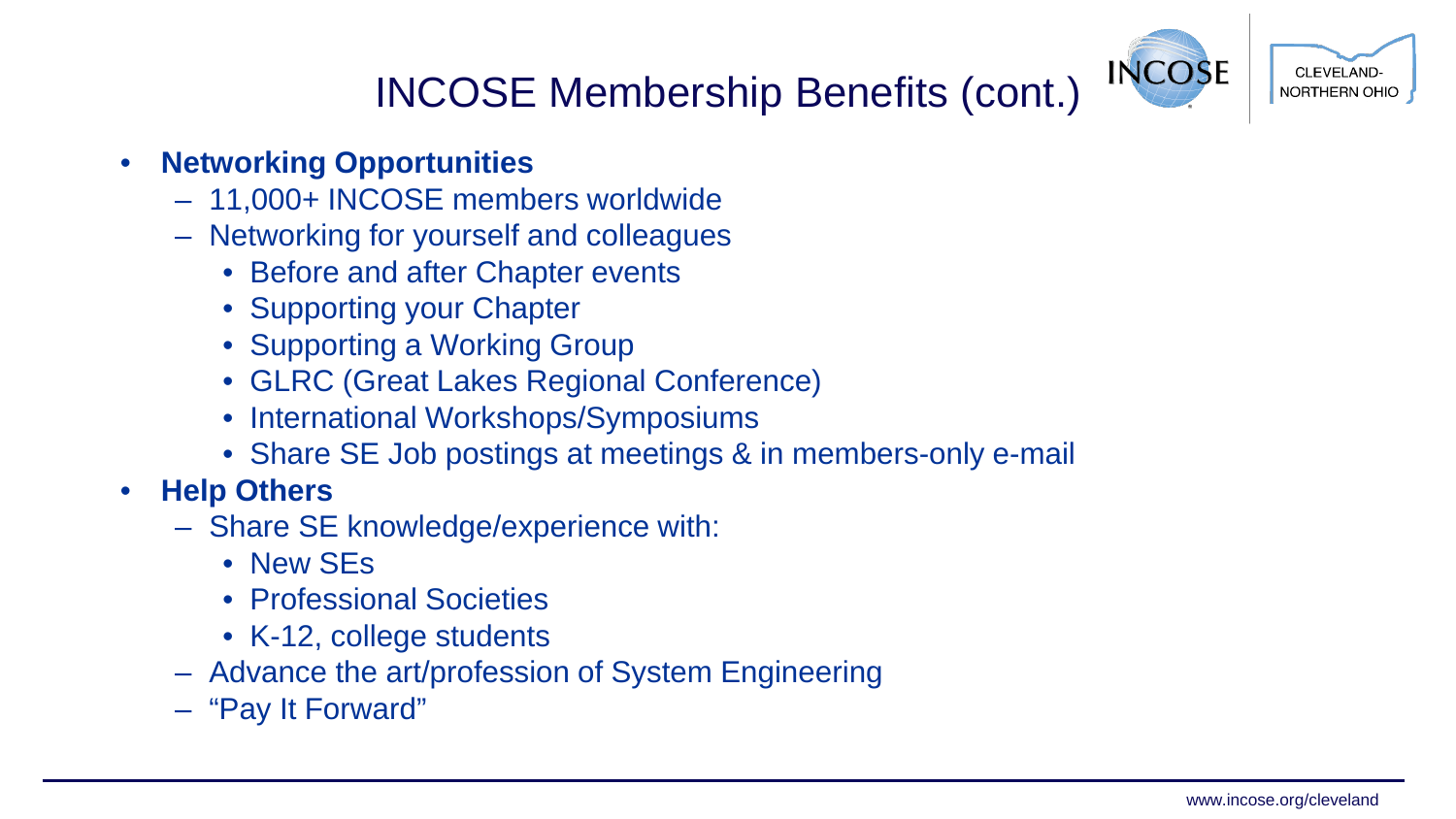#### Circle Awards Program



- Incentive program to encourage chapter activities that support the objectives of INCOSE
- Chapter history: Every year since we were established in 2008



- Keep us informed of your System Engr. activities
	- GLRC (Great Lakes Regional Conference) participation
	- INCOSE Working Group participation
	- IS/IW participation, including paper reviews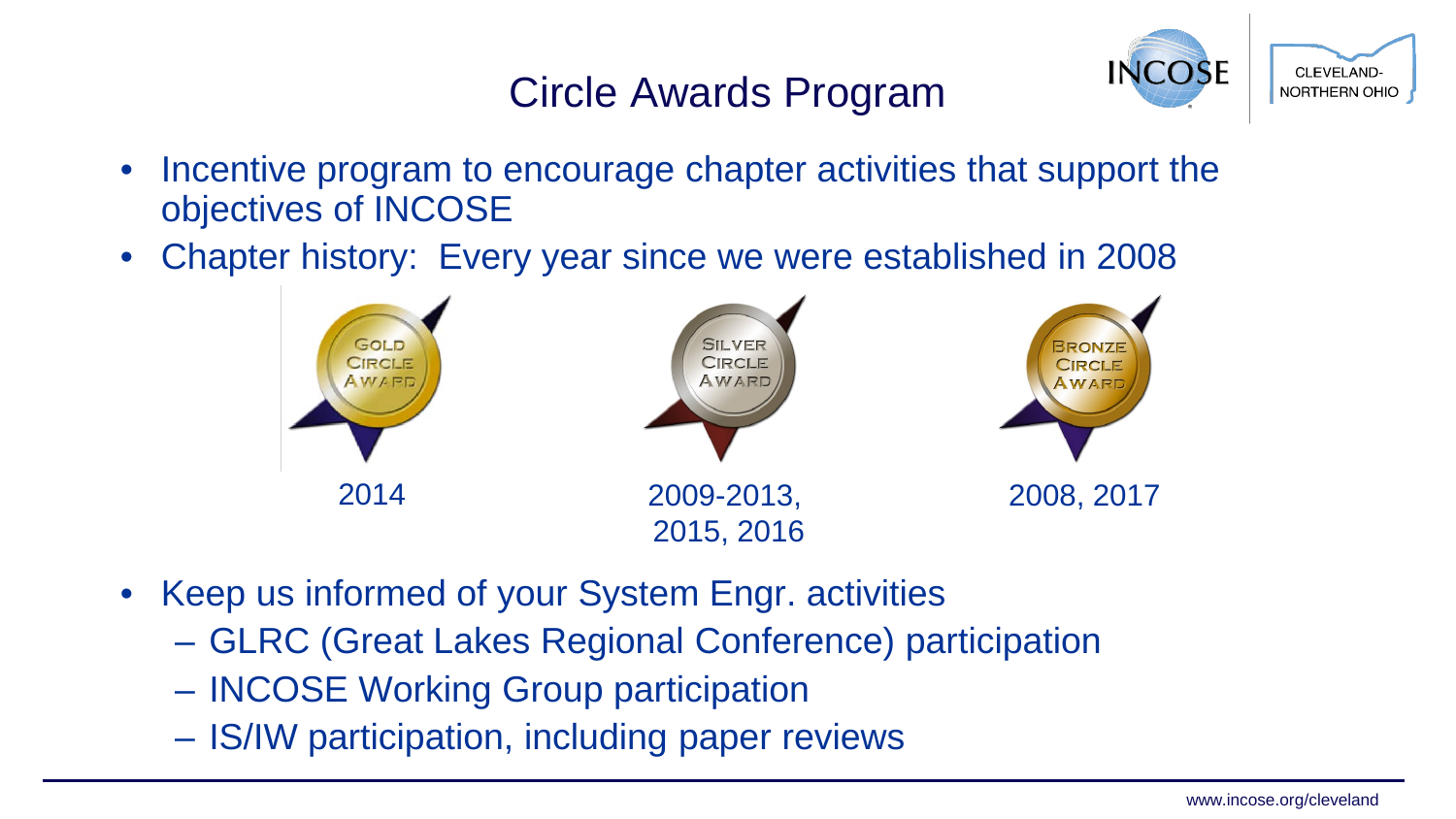#### INCOSE News



- Membership dues increasing January 1, 2020
	- Regular from \$145 to \$160
	- Transition for students who graduate or Associate members who opt for regular membership – 65%
- Membership demographics survey (sent Jan 17<sup>th</sup> and Feb  $6<sup>th</sup>$ ) please complete
- Institute for Technical Leadership completed application packages are due no later than March 31, 2019
- 2019 IS to be held in Orlando, FL; hotel reservations have opened



www.incose.org/cleveland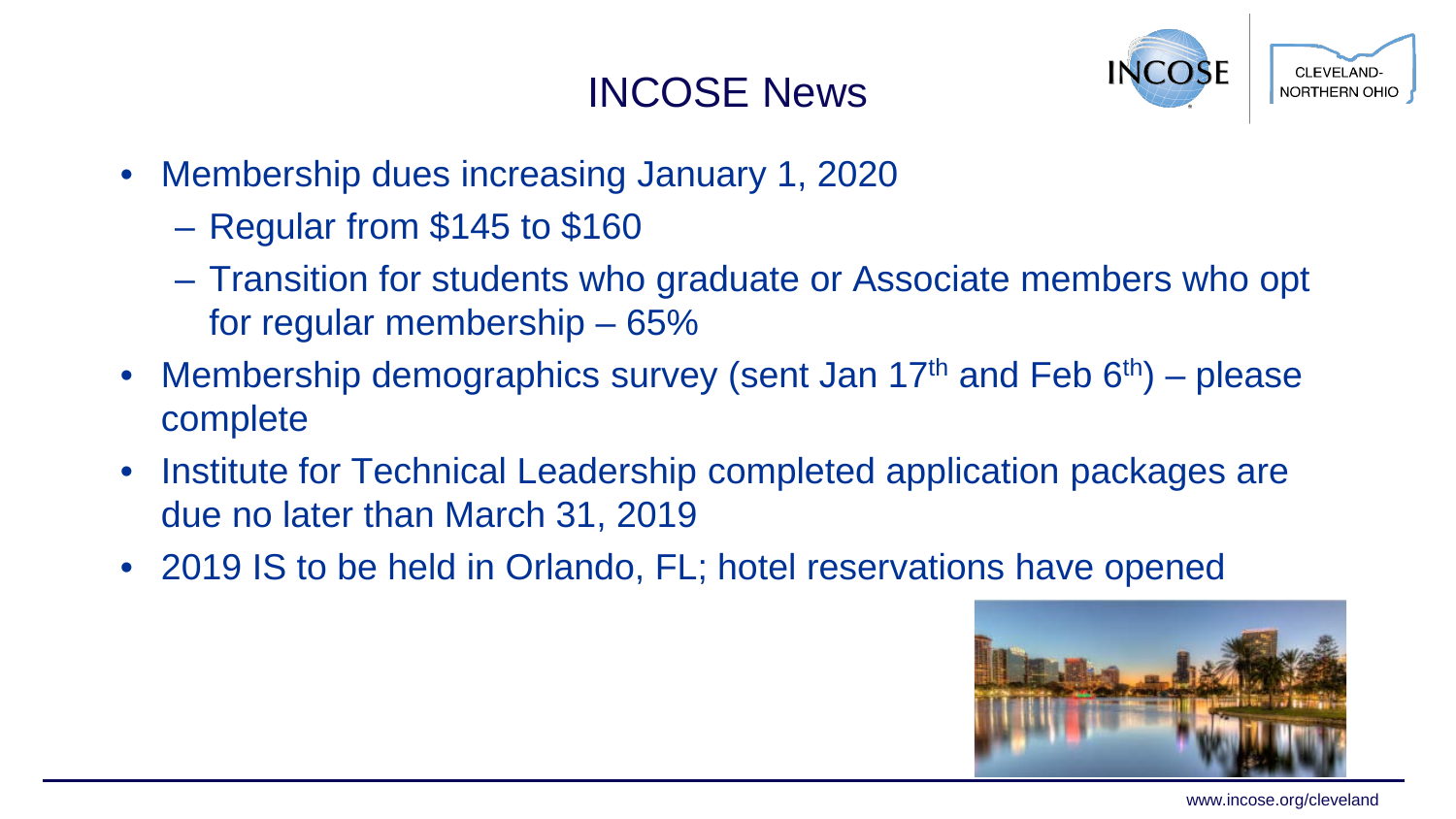#### **Feedback**



- What can we do to make the Chapter more meaningful?
- What type of topics/content would you like to see at Chapter meetings?
- Is there an area where you would like to help?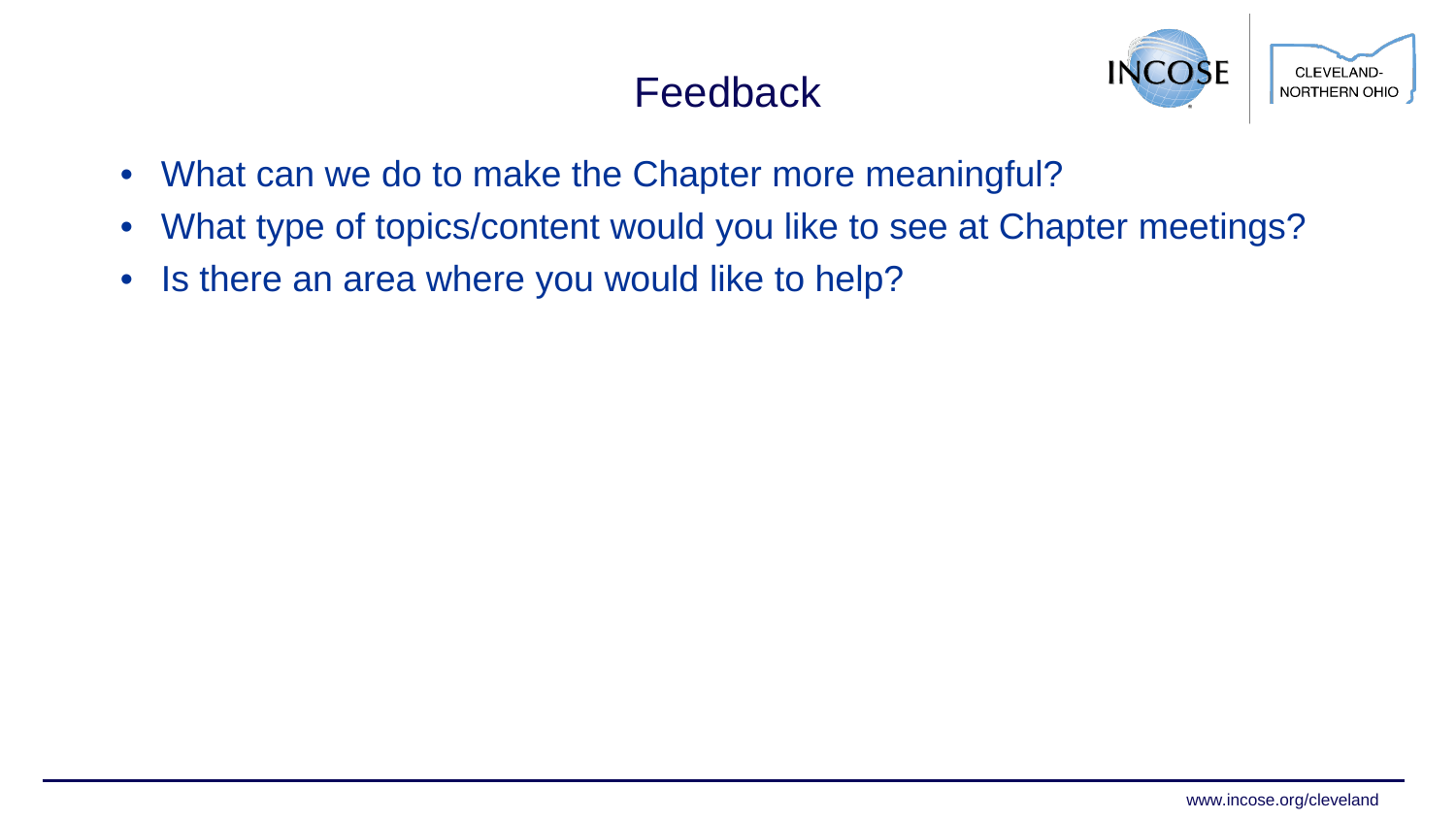#### Door Prize Drawing



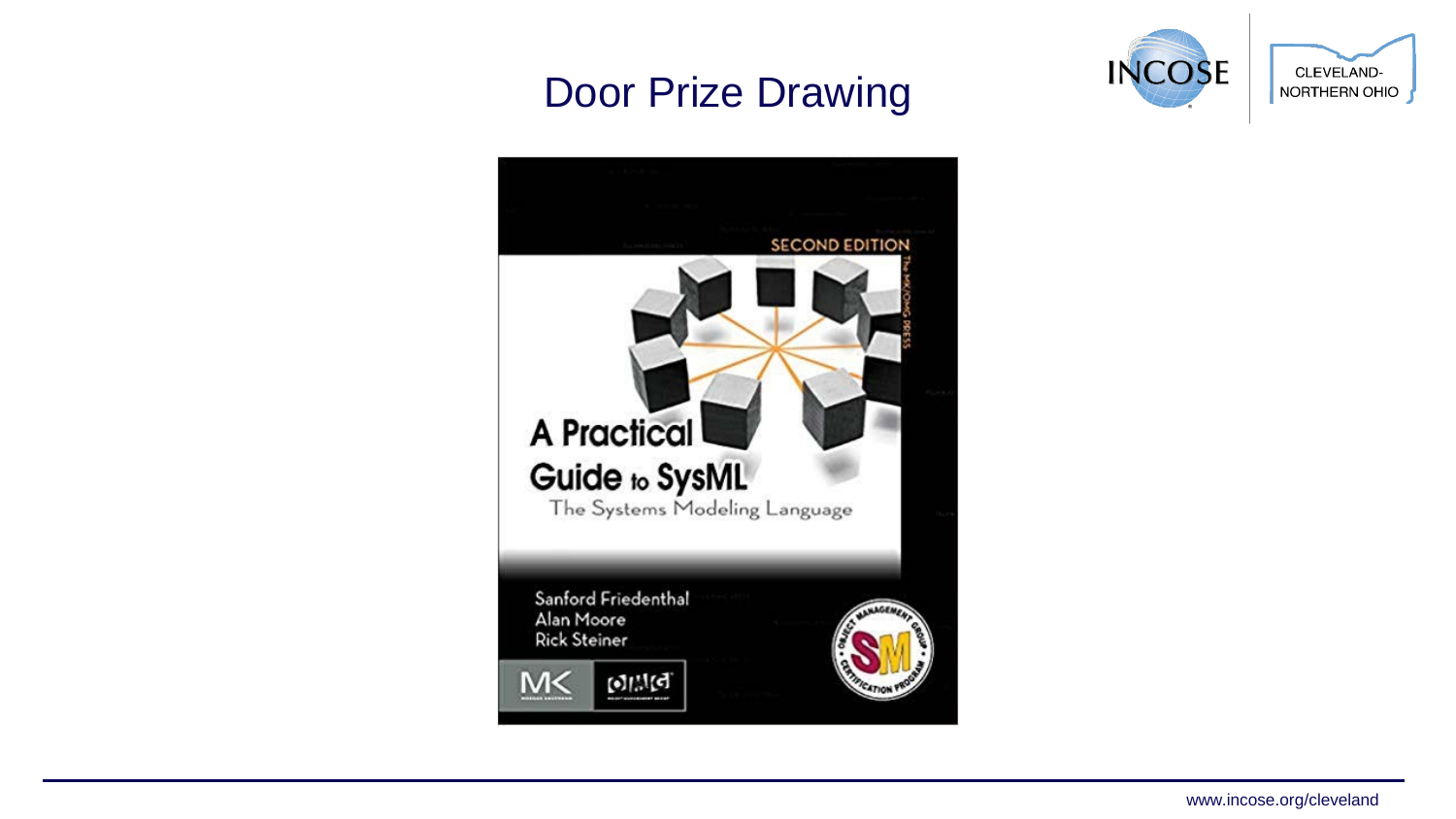

#### INCOSE Technical Product Reference: INCOSE-TP-2018-002-01.0

# **INCOSE SYSTEMS ENGINEERING COMPETENCY FRAMEWORK**

*The majority of the information on the following slides is drawn from this INCOSE Product.*

www.incose.org/cleveland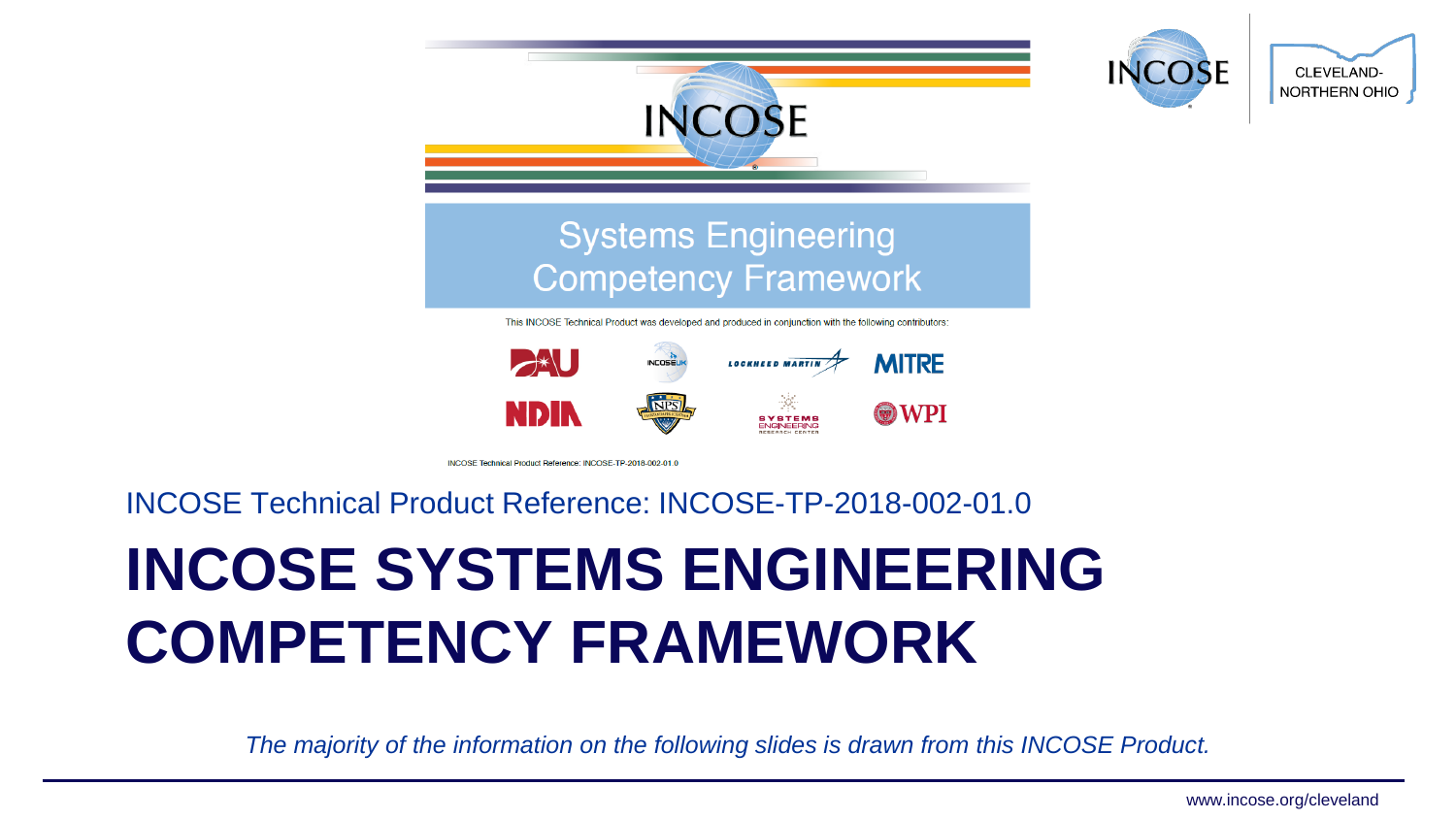#### Competency Overview



- The terms '**competency**' and 'competencies' focus on the personal attributes or inputs of an individual. They can be defined as the technical attributes and behaviors that individuals must have, or must acquire, to perform effectively at work.
- '**Competence**' and 'competences' are broader concepts that encompass demonstrable performance outputs as well as behavior inputs, and may relate to a system or set of minimum standards required for effective performance at work. (Chartered Institute of Personnel Development (CIPD) 2018).

– How competent are you in a competency?

• A '**Competency Framework**' is a structure that sets out and defines each individual competency required by individuals working in an organization or part of an organization. (Chartered Institute of Personnel Development (CIPD) 2018). This document defines a framework of competencies for the Systems Engineering discipline.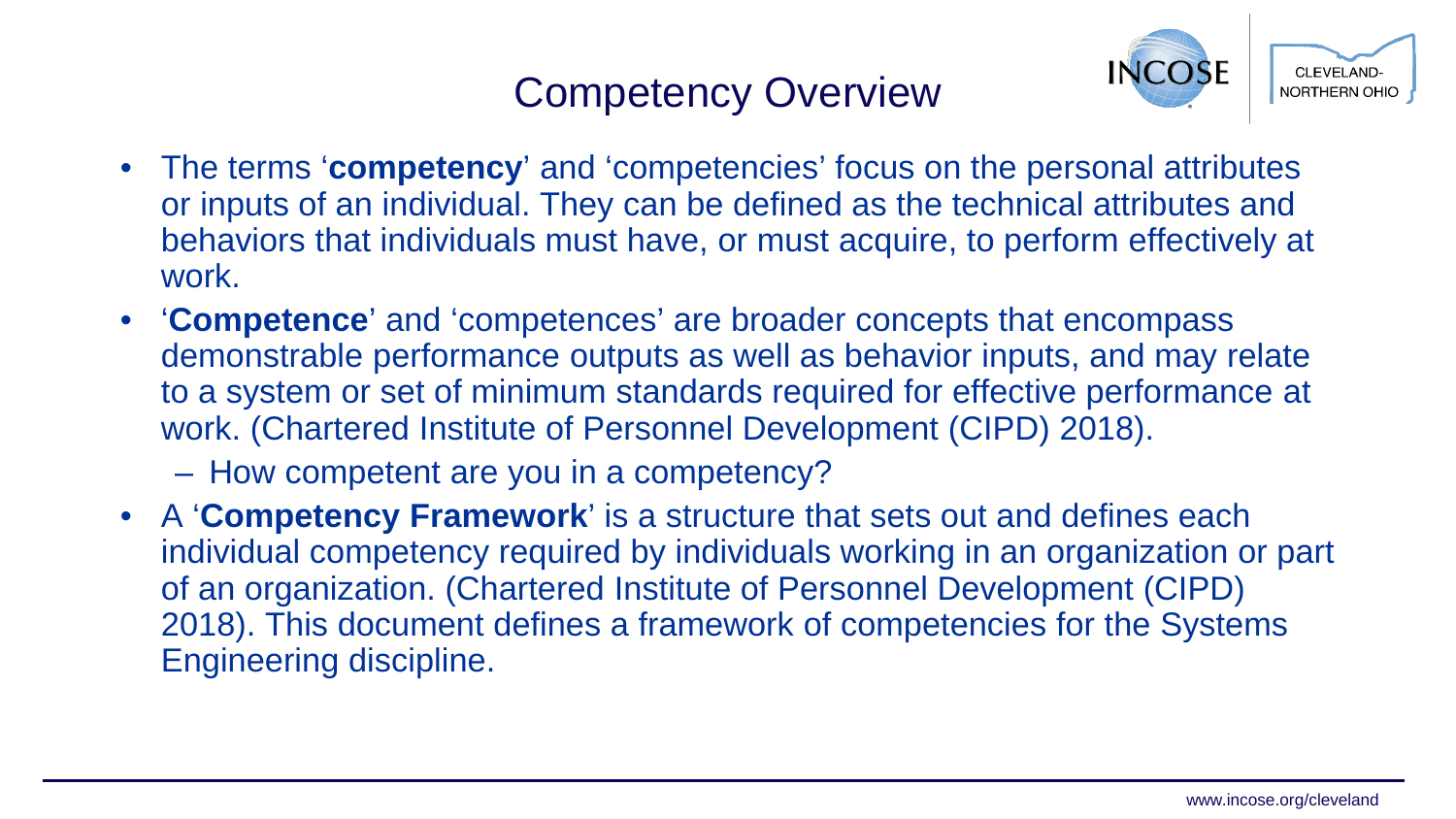# An Effective Systems Engineer requires…



- **Competencies** (the focus of this discussion)
- **Supporting Skills and Techniques**



– Supporting skills and techniques help an individual perform a task effectively within a context. They may be organization, project or role specific. For instance, the ability to use a company-standard "Requirements Management" tool may be central to performing a given role effectively within one organization.

#### • **Domain Knowledge**



– In a similar way, "domain knowledge" exists within an industrial context (e.g. automotive, healthcare, space). This requires specialization appropriate to the domain addressing areas such as the commercial or organizational environment, the supply chain and domain-specific technical standards/protocols.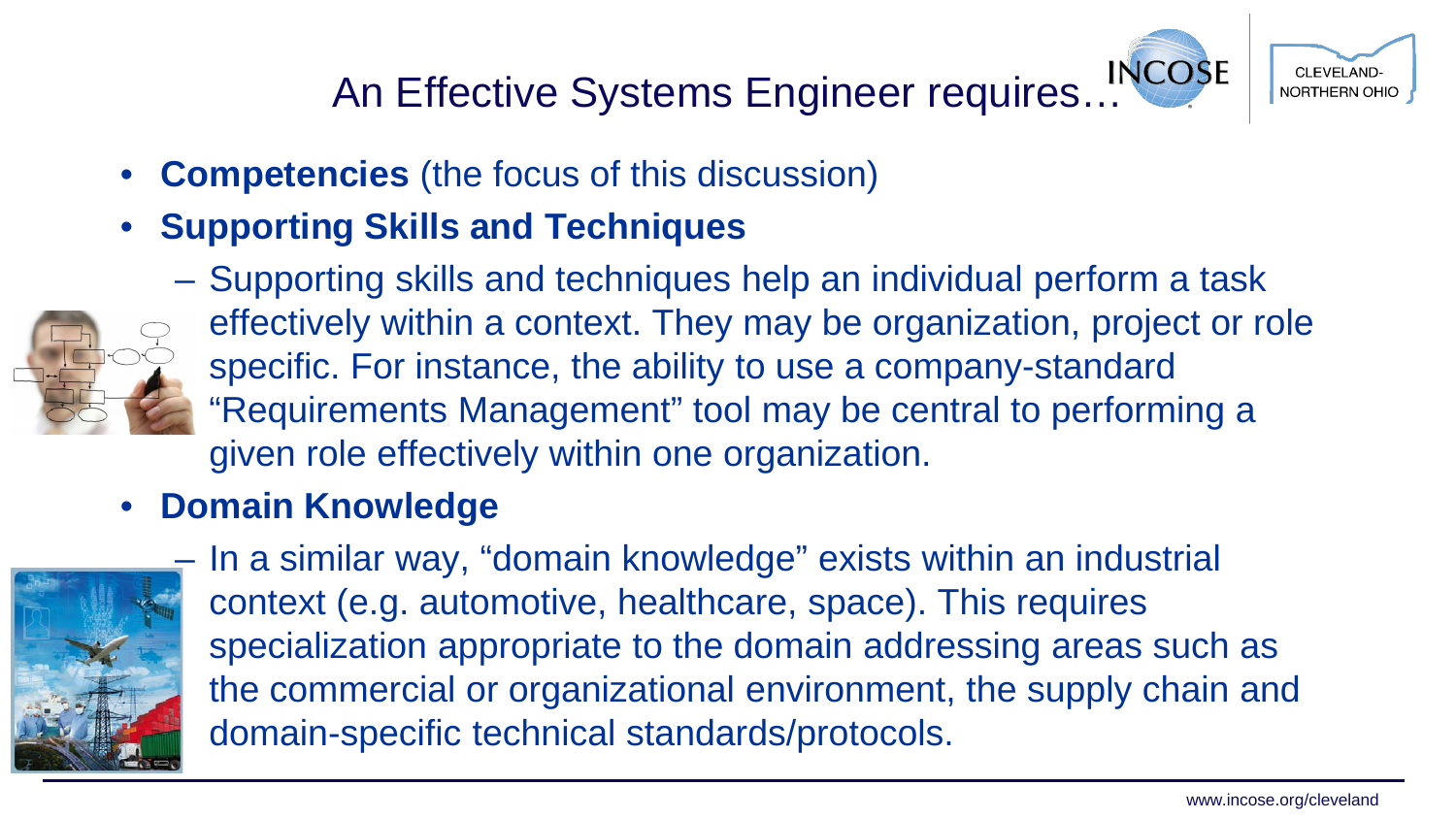# Five Competency Groupings



- **Core**
	- Core competencies underpin engineering as well as systems engineering.
- **Professional**
	- Behavioral competencies well-established within the Human Resources (HR) domain.
- **Management**
	- The ability to perform tasks associated with controlling and managing Systems Engineering activities.
- **Technical**
	- The ability to perform tasks associated primarily with the suite of Technical Processes identified in the INCOSE SE Handbook.
- **Integrating**
	- This competency group recognizes Systems Engineering as an integrating discipline, joining activities and thinking from specialists in other disciplines to create a coherent whole.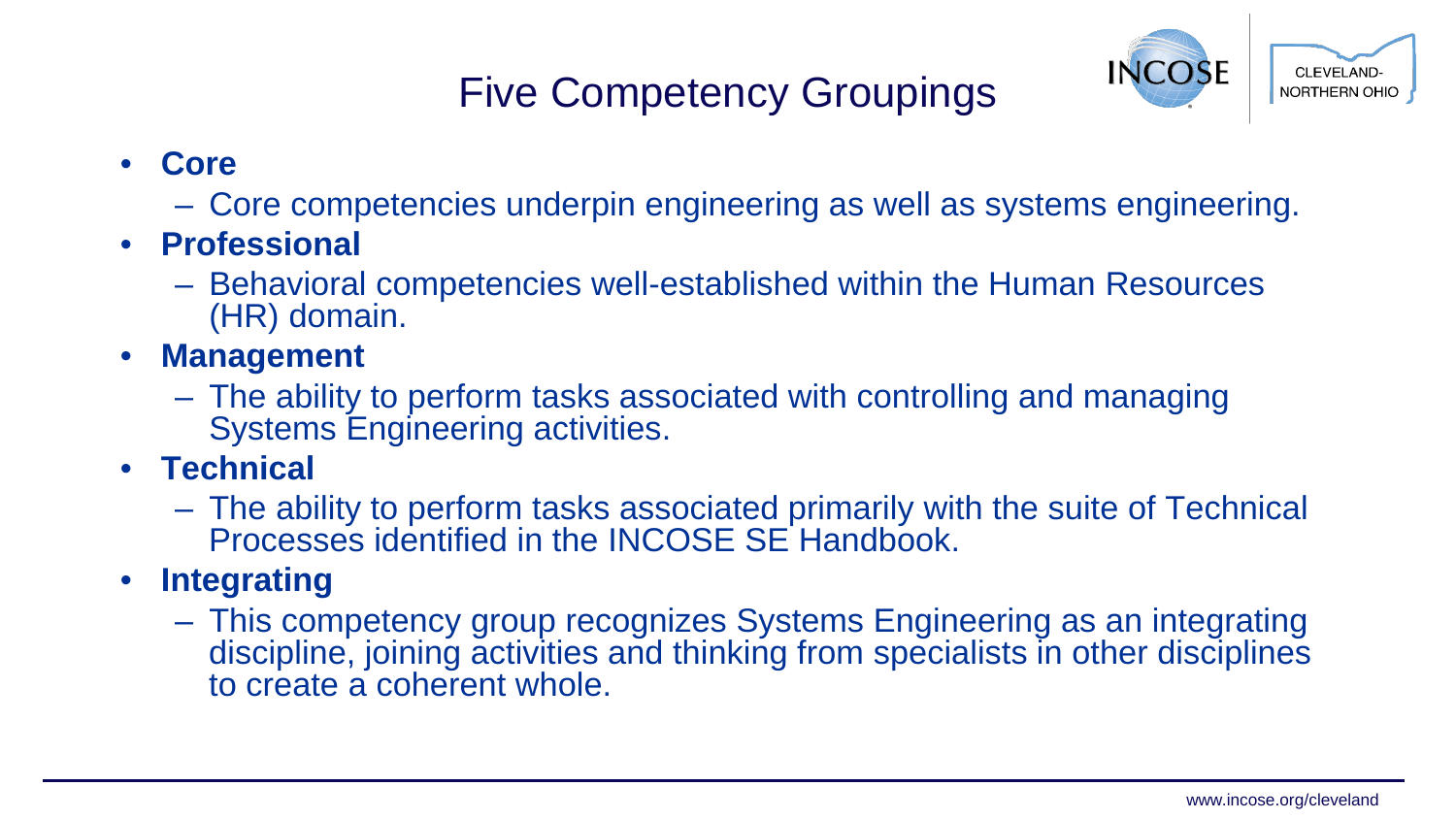#### Core Competencies



| <b>Systems Thinking</b>                        | The application of the fundamental concepts of systems thinking to<br>systems engineering;                                          |
|------------------------------------------------|-------------------------------------------------------------------------------------------------------------------------------------|
| <b>Lifecycles</b>                              | Selection of the appropriate lifecycles in the realization of a system;                                                             |
| <b>Capability Engineering</b>                  | An appreciation of the role the system of interest plays in the system<br>of which it is a part;                                    |
| <b>General Engineering</b>                     | Foundational concepts in mathematics, science and engineering and<br>their application;                                             |
| <b>Critical Thinking</b>                       | The objective analysis and evaluation of a topic in order to form a<br>judgement;                                                   |
| <b>Systems Modeling and</b><br><b>Analysis</b> | Provision of rigorous data and information including the use of<br>modeling to support technical understanding and decision making. |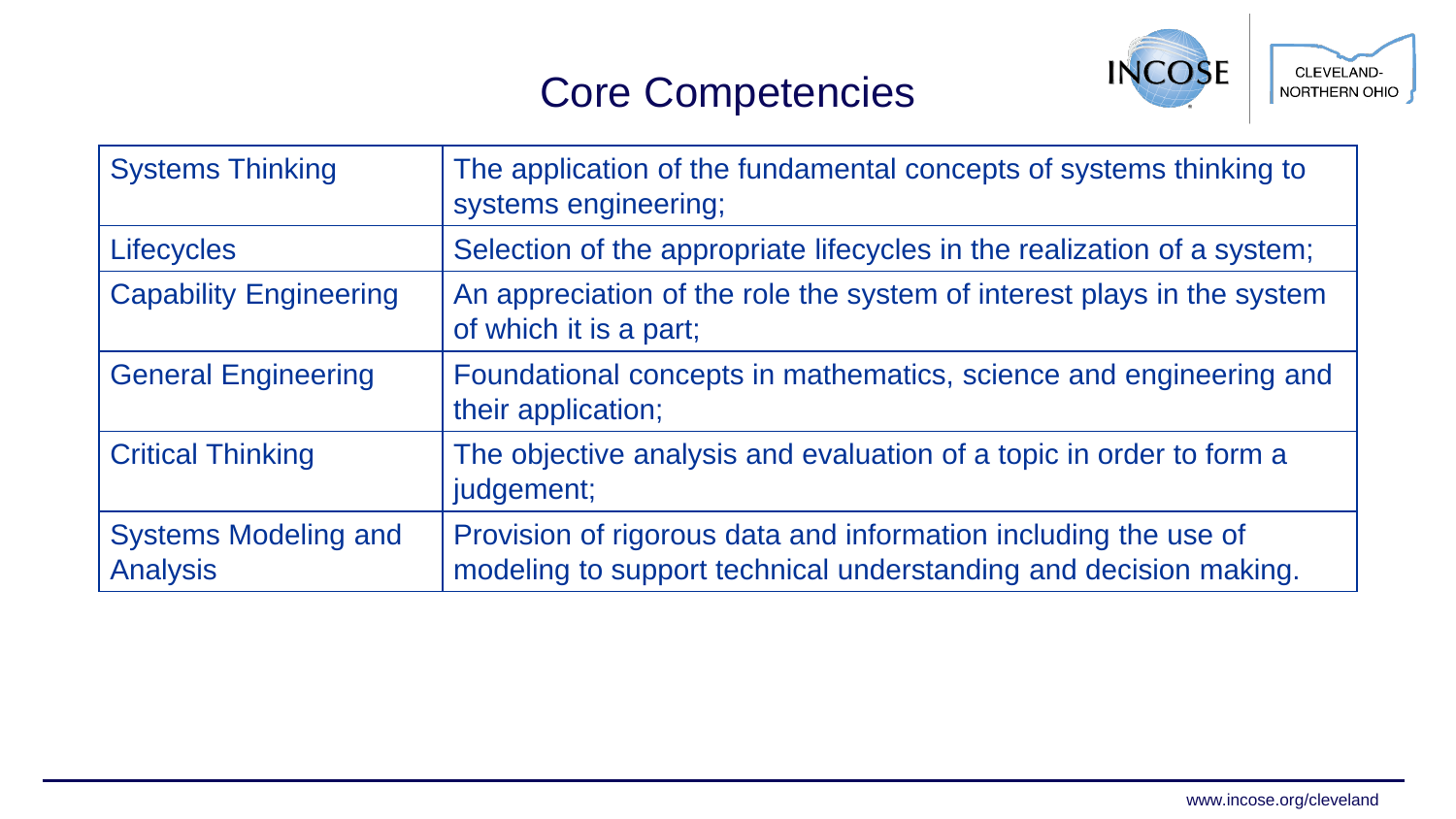# Professional Competencies



| <b>Communications</b> | The dynamic process of transmitting or exchanging information;                                                                   |
|-----------------------|----------------------------------------------------------------------------------------------------------------------------------|
| Ethics and            | The personal, organizational, and corporate standards of behavior expected                                                       |
| Professionalism       | of systems engineers;                                                                                                            |
| <b>Technical</b>      | The application of technical knowledge and experience in systems                                                                 |
| Leadership            | engineering together with appropriate professional competencies;                                                                 |
| <b>Negotiation</b>    | Dialogue between two or more parties intended to reach a beneficial<br>outcome where difference exist between them;              |
| <b>Team Dynamics</b>  | The unconscious, psychological forces that influence the direction of a<br>team's behavior and performance;                      |
| <b>Facilitation</b>   | The act of helping others to deal with a process, solve a problem, or reach a<br>goal without getting directly getting involved; |
| <b>Emotional</b>      | The ability to monitor one's own and others' feelings and use this information                                                   |
| Intelligence          | to guide thinking and action;                                                                                                    |
| Coaching and          | Development approaches based on the use of one-to-one conversations to                                                           |
| <b>Mentoring</b>      | enhance an individual's skills, knowledge or work performance.                                                                   |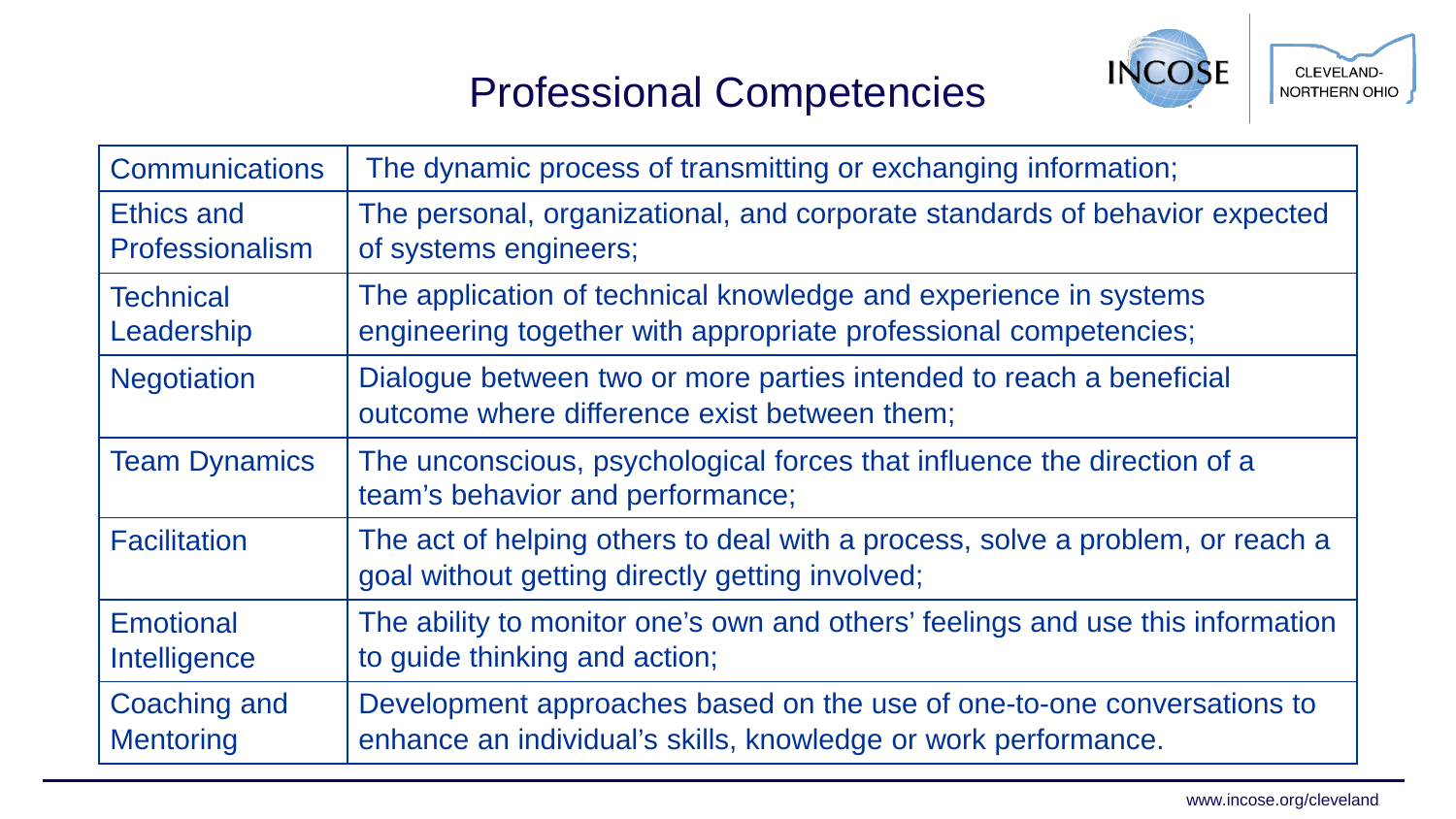

# Management Competencies

| Planning                                             | Producing, coordinating and maintaining effective and workable plans<br>across multiple disciplines;                                                                    |
|------------------------------------------------------|-------------------------------------------------------------------------------------------------------------------------------------------------------------------------|
| <b>Monitoring and Control</b>                        | Assessment of an ongoing project to see if the current plans are aligned<br>and feasible;                                                                               |
| <b>Decision</b><br><b>Management</b>                 | The structured, analytical framework for objectively identifying,<br>characterizing and evaluating a set of alternatives;                                               |
| <b>Concurrent Engineering</b>                        | A work methodology based on the parallelization of tasks;                                                                                                               |
| <b>Business and</b><br><b>Enterprise Integration</b> | The consideration of needs and requirements of other internal<br>stakeholders as part of the system development;                                                        |
| <b>Acquisition and Supply</b>                        | Obtaining or providing a product or service in accordance with requirements;                                                                                            |
| <b>Information</b><br><b>Management</b>              | Addresses activities associated with all aspects of information, to provide<br>designated stakeholders with appropriate levels of timeliness, accuracy<br>and security; |
| Configuration<br><b>Management</b>                   | Ensuring the overall coherence of system functional, performance and<br>physical characteristics throughout its lifecycle;                                              |
| <b>Risk and Opportunity</b><br><b>Management</b>     | The identification and reduction in the probability of uncertain events, or<br>maximizing the potential of opportunities provided by them.                              |

www.incose.org/cleveland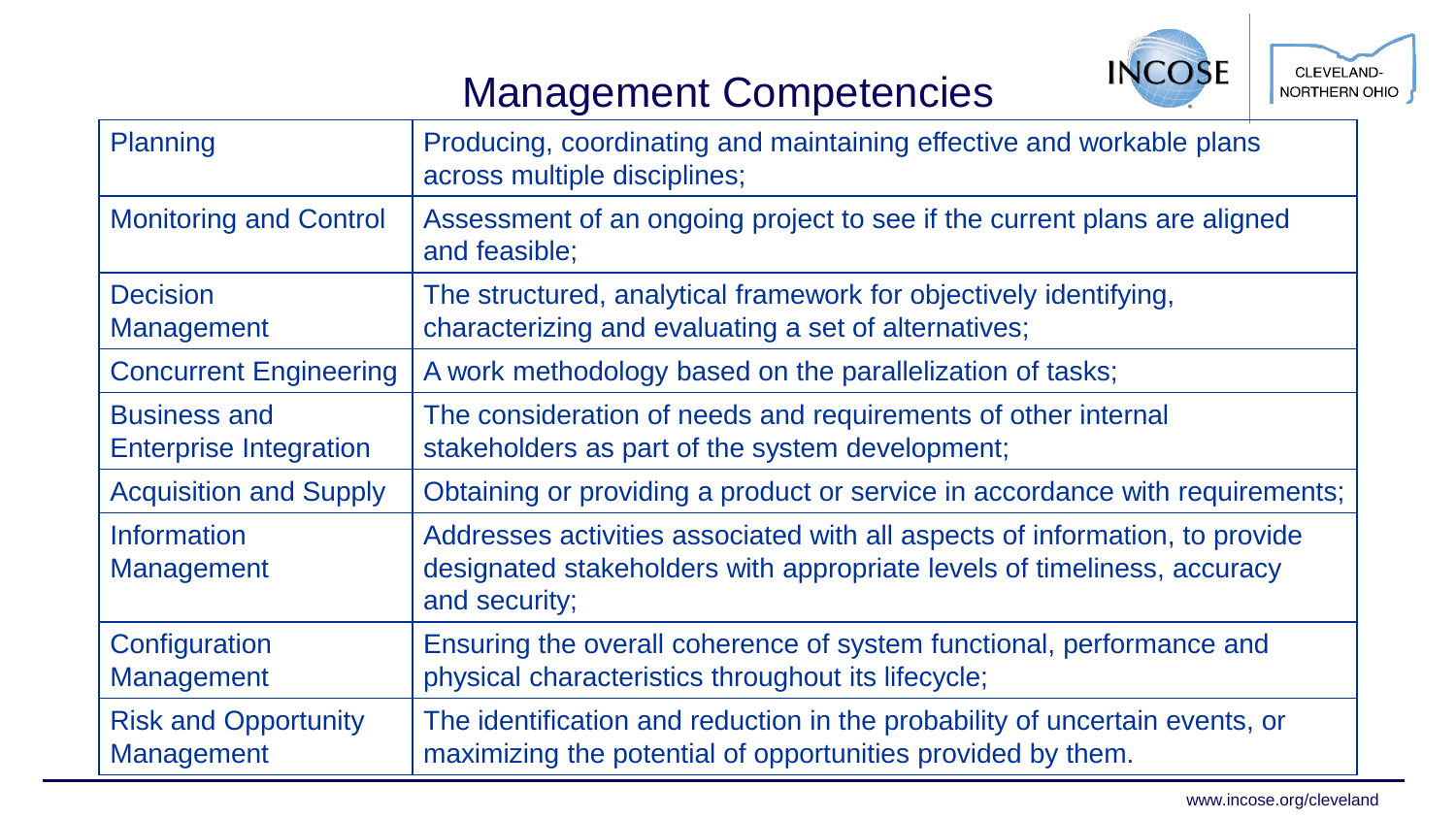

# Technical Competencies

| <b>Requirements</b><br><b>Definition</b> | To analyze the stakeholder needs and expectations to establish the requirements for a<br>system;                                         |
|------------------------------------------|------------------------------------------------------------------------------------------------------------------------------------------|
| <b>System</b><br>Architecting            | The definition of the system structure, interfaces and associated derived requirements to<br>produce a solution that can be implemented; |
| Design for                               | Ensuring that the requirements of all lifecycle stages are addressed at the correct point in<br>the system design;                       |
| Integration                              | The logical process for assembling a set of system elements and aggregates into the<br>realized system, product or service;              |
| <b>Interfaces</b>                        | The identification, definition and control of interactions across system or system element<br>boundaries;                                |
| <b>Verification</b>                      | A formal process of obtaining objective evidence that a system fulfils its specified<br>requirements and characteristics;                |
| Validation                               | A formal process of obtaining objective evidence that the system achieves its intended use<br>in its intended operational environment;   |
| <b>Transition</b>                        | Integration of a verified system into its operational environment including the wider system<br>of which it forms a part;                |
| <b>Operation and</b><br><b>Support</b>   | When the system is used to deliver its capabilities, and is sustained over its lifetime.                                                 |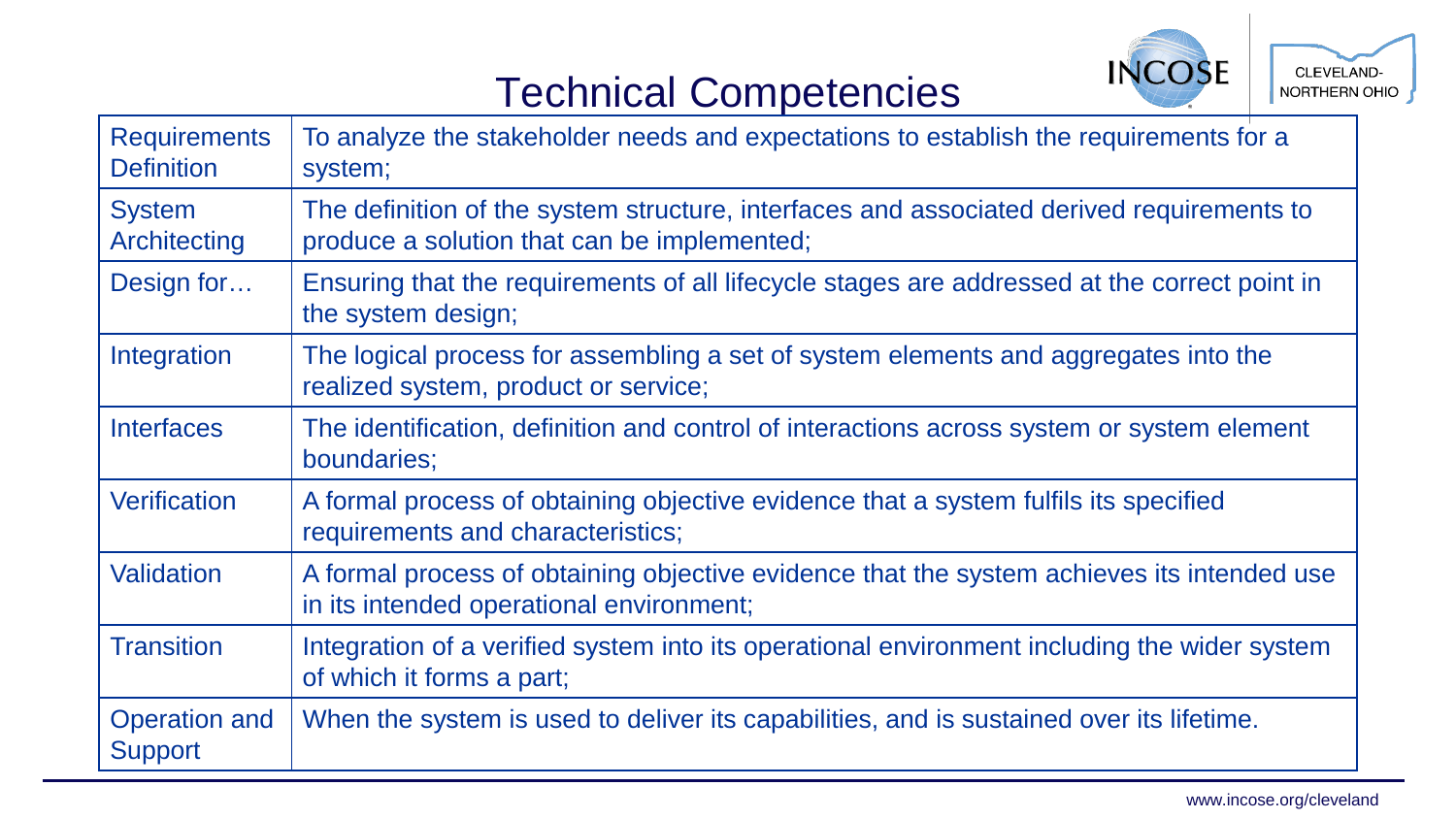# Integrating Competencies



| Project<br>Management | Identification, planning and coordinating activities to deliver a satisfactory<br>system, product, service of appropriate quality; |
|-----------------------|------------------------------------------------------------------------------------------------------------------------------------|
| <b>Finance</b>        | Estimating and tracking costs associated with the project;                                                                         |
| Logistics             | The support and sustainment of a product once it is transitioned to the end<br>user;                                               |
| Quality               | Achieving customer satisfaction through the control of key product<br>characteristics.                                             |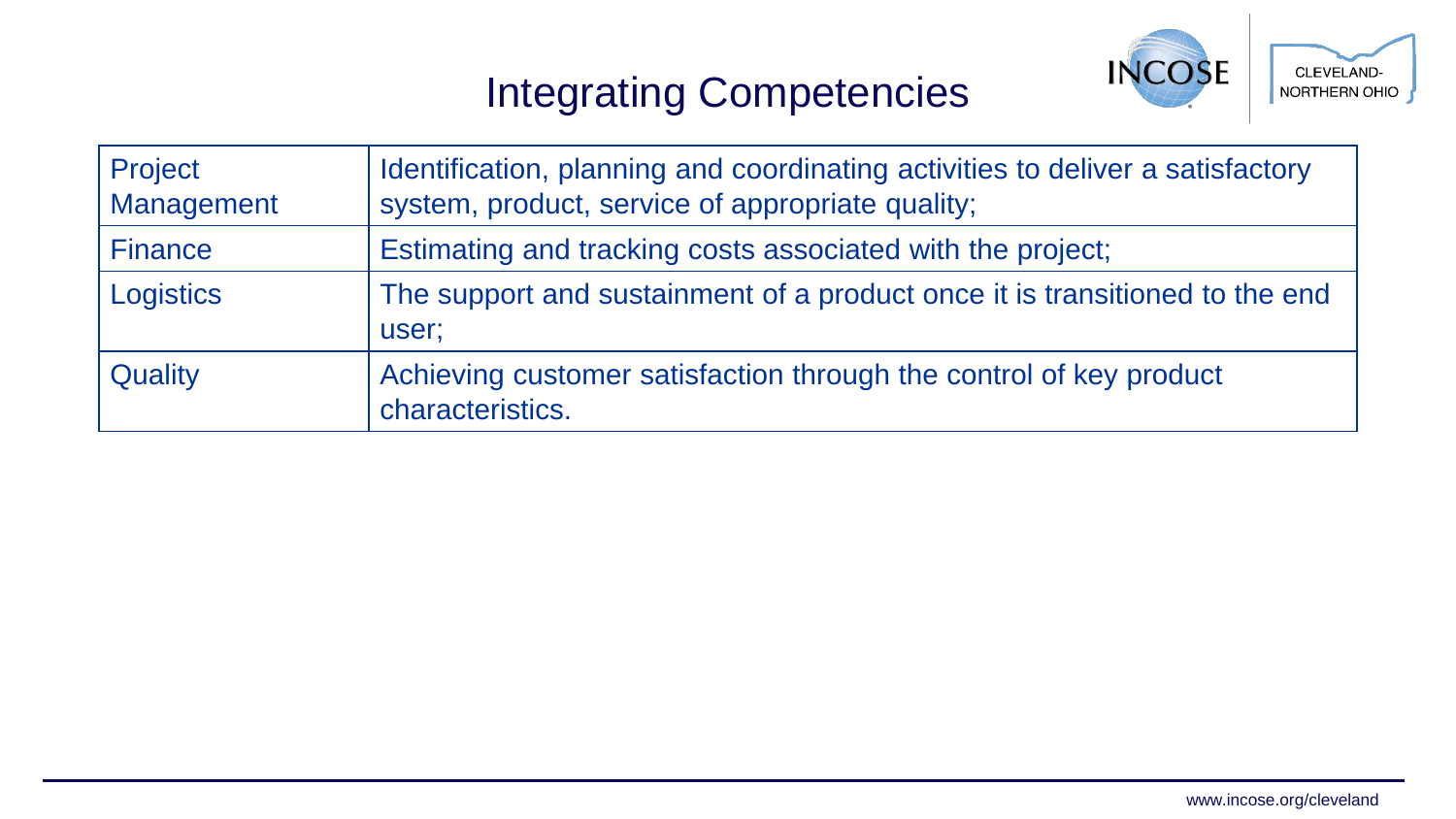

#### Five Levels of Competence



#### **Awareness**

The person displays knowledge of key ideas associated with the competency area and understands key issues and their implications. They ask relevant and constructive questions on the subject. This level characterizes engineers new to the competency area. It could also characterize an individual outside Systems Engineering who requires an understanding of the competency area to perform their role.

#### **Supervised Practitioner**

The person displays an understanding of the competency area and has some limited experience. They require regular guidance and supervision. This level defines those engineers who are "in-training" or are inexperienced in that competency area.

#### **Practitioner**

The person displays both knowledge and practical experience of the competency area and can function without supervision on a day-to-day basis. They are also capable of providing guidance and advice to less experienced practitioners.

#### **Lead Practitioner**

The person displays extensive and substantial practical knowledge and experience of the competency area and provides guidance to others including practitioners encountering unusual situations. Typically, this level is associated with an individual who is the "go-to" person for advice and to determine best practice within the competency area within an organization or business unit.

#### **Expert**

In addition to extensive and substantial practical experience and applied knowledge of the competency area, this individual contributes to and is recognized beyond the organizational or business boundary. Typically, this level is associated with an individual contributing to and defining regional or international best practices within the competency area.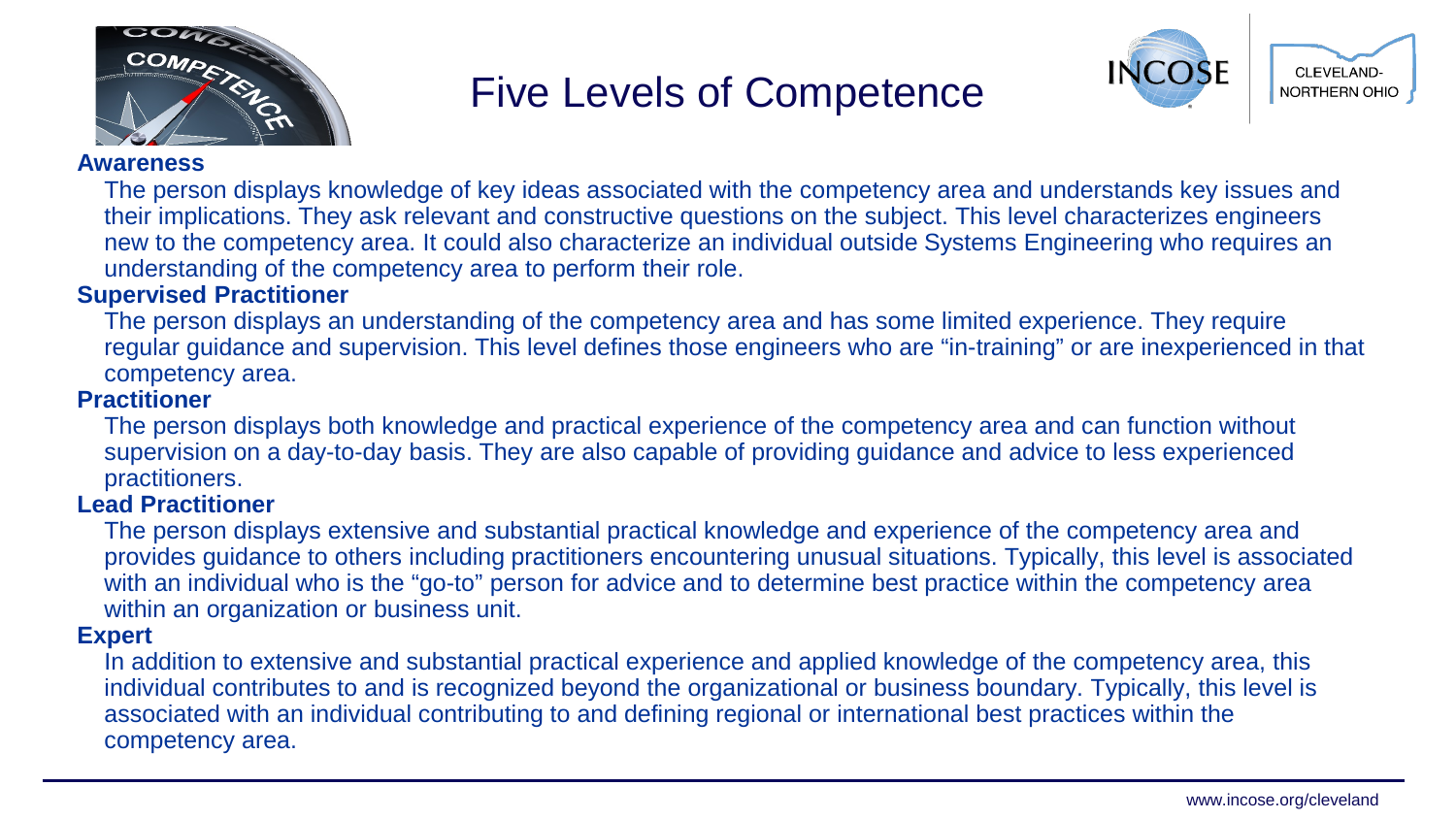# Potential Roles – Someone who is….



• **Accountable** - Leadership, making sure the activity is done, and done right. Often the accountable person delegates the actual doing.

- **Responsible** People that do the activity. Responsibility can be shared in a team.
- **Consulted** Engaged in the work; may provide input, apply specific technical / domain knowledge to assist with the activity, or use / act on the outcome of the process and influence it.
- **Informed** Needs to know either that the work product is produced, or the outcome.
- **Facilitator** / **Coach** Lead workshops or discussions applying Systems Approach (with people from other skills) and build consolidated and agreed models. This aspect includes sufficient expertise and knowledge in Systems Approach (process and techniques) to select the most appropriate for the situation, considering both the nature of the system of interest, and for the "systems" competence and experience of the team they are working with.
- **Expert** Develops / explains or teaches methods and process in this area, and advances the state of the art. Considered a specialist in the competency.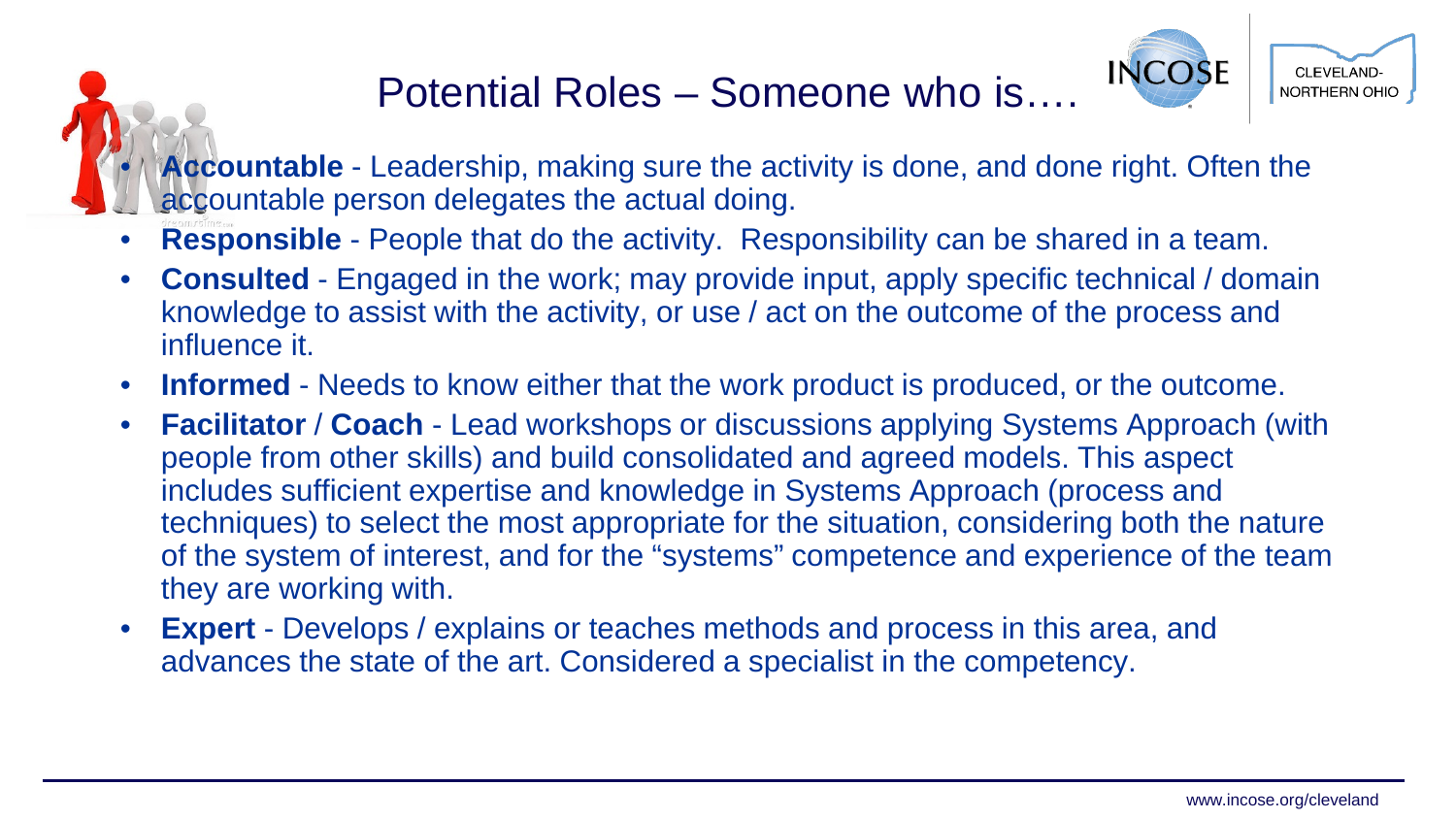

# Competence Level Versus Role

|                           | <b>AWARE</b> | <b>SUPERVISED</b><br><b>PRACTITIONER</b> | <b>PRACTITIONER</b> | <b>LEAD</b><br><b>PRACTITIONER</b> | <b>EXPERT</b> |
|---------------------------|--------------|------------------------------------------|---------------------|------------------------------------|---------------|
| <b>ACCOUNTABLE</b><br>(A) |              | See Note *                               |                     |                                    |               |
| <b>RESPONSIBLE</b><br>(R) |              |                                          |                     |                                    |               |
| <b>CONSULTED</b><br>(C)   |              |                                          |                     |                                    |               |
| <b>INFORMED</b>           |              |                                          |                     |                                    |               |
| <b>FACILITATOR</b><br>(F) |              |                                          |                     |                                    |               |
| <b>EXPERT</b><br>(E)      |              |                                          |                     |                                    |               |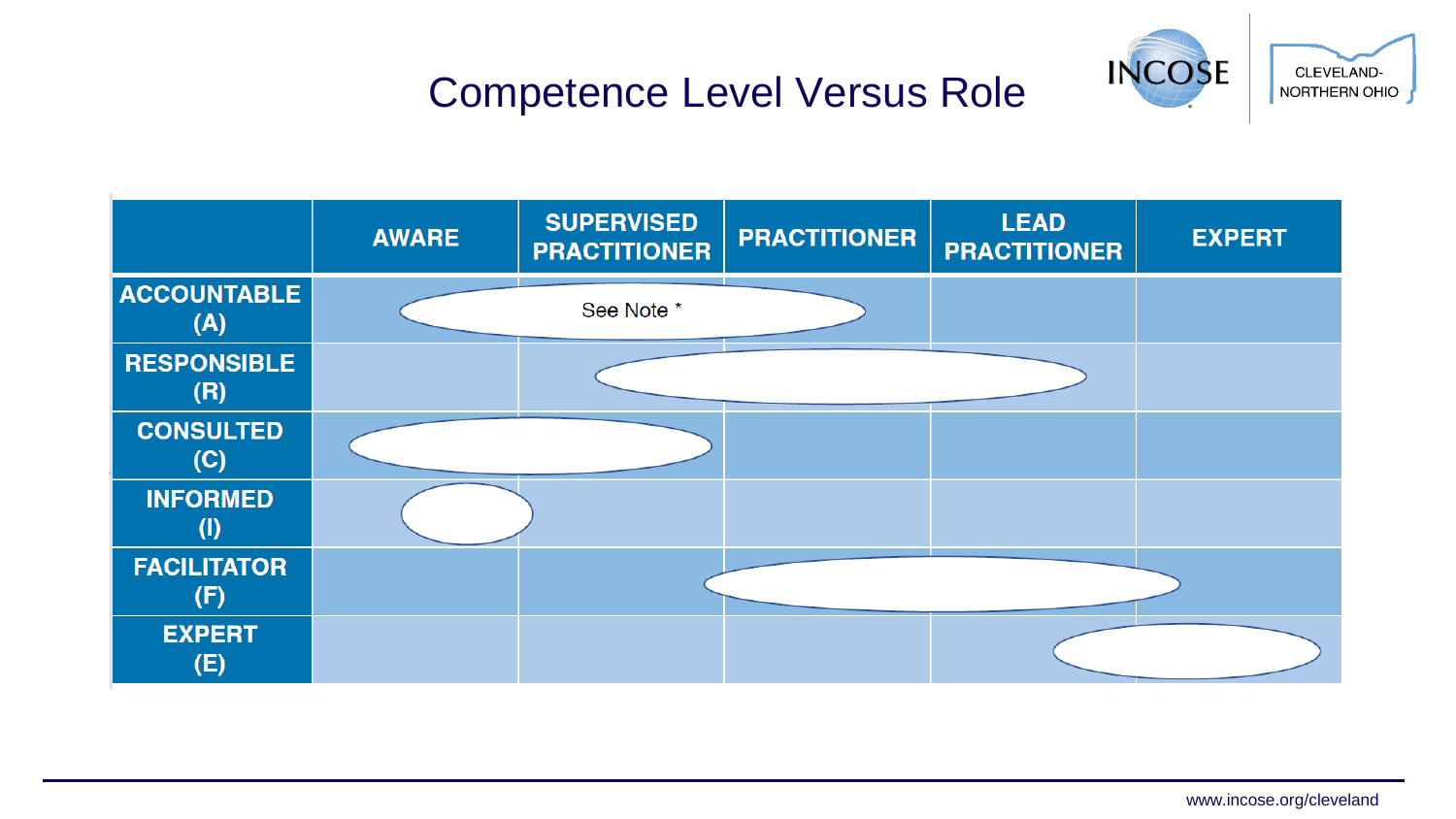#### **COMPETENCY AREA - TECHNICAL: REQUIREMENTS DEFINITION**

#### **Description:**

To analyze the stakeholder needs and expectations to establish the requirements for a system.

#### Why it matters:

The requirements of a system describe the problem to be solved (its purpose, how it performs, how it is to be used, maintained and disposed of and what the expectations of the stakeholders are).

#### EFFECTIVE INDICATORS OF KNOWLEDGE AND EXPERIENCE

| <b>AWARENESS</b>                                                                                   | <b>SUPERVISED PRACTITIONER</b>                                                                 | <b>PRACTITIONER</b>                                                                                    | <b>LEAD PRACTITIONER</b>                                                                                                        | <b>EXPERT</b>                                                                                     |
|----------------------------------------------------------------------------------------------------|------------------------------------------------------------------------------------------------|--------------------------------------------------------------------------------------------------------|---------------------------------------------------------------------------------------------------------------------------------|---------------------------------------------------------------------------------------------------|
| Describes different types of<br>requirements (e.g. functional, non-<br>functional, business etc.). | Identifies all stakeholders and their<br>sphere of influence.                                  | Defines governing requirements<br>elicitation and management plans,<br>processes and appropriate tools | Recognized, within the enterprise, as an<br>authority in requirements elicitation and<br>management techniques, contributing to | Recognized, beyond the enterprise<br>boundary, as an authority in<br>requirements elicitation and |
| Explains why there is a need for good                                                              | Assists with the elicitation of<br>requirements from stakeholders.                             | and uses these to control and<br>monitor requirements elicitation and<br>management activities.        | best practice.<br>Defines and documents enterprise-level                                                                        | management techniques.<br>Contributes to requirements elicitation                                 |
| quality requirements.<br>Identifies major stakeholders and their                                   | Describes the characteristics of good<br>quality requirements and provides                     | Elicits and validates stakeholder                                                                      | policies, procedures, guidance and best<br>practice for requirements elicitation                                                | and management best practice.                                                                     |
| needs.                                                                                             | examples.                                                                                      | requirements.                                                                                          | and management, including associated<br>tools.                                                                                  | Influences key stakeholders beyond<br>the enterprise boundary in support                          |
| Explains why managing requirements<br>throughout the lifecycle is important.                       | Describes different mechanisms used to<br>gather requirements.                                 | Writes good quality, consistent<br>requirements.                                                       | Reviews and judges the tailoring of                                                                                             | of requirements elicitation and<br>management.                                                    |
| Explains why there is a need to manage<br>all types of requirements.                               | Explains why there is a need for<br>traceability in the requirements process.                  | Derives requirements by analyzing<br>beyond the boundary of the system of                              | enterprise-level requirements elicitation<br>and management processes to meet the<br>needs of a project.                        | Advises on the suitability of the<br>approach to elicitation and management                       |
| Describes the relationship between                                                                 | Assists with establishment of                                                                  | interest.                                                                                              | Challenges appropriateness of                                                                                                   | of requirements.                                                                                  |
| requirements and acceptance.                                                                       | acceptance criteria for requirements.                                                          | Establishes acceptance criteria for<br>requirements.                                                   | requirements in a rational way.                                                                                                 | Advises and arbitrates on complex or<br>sensitive requirements-related issues.                    |
|                                                                                                    | Identifies potential requirement conflicts<br>within the requirement set.                      | Resolves and negotiates requirement<br>conflicts in order to establish a complete                      | Reviews and judges the suitability and<br>completeness of the requirements set.                                                 | Champions the introduction of novel<br>techniques and ideas in requirements                       |
|                                                                                                    | Explains how requirements affect design<br>and vice versa and provides examples.               | and consistent requirement set for the<br>system of interest.                                          | Influences key stakeholders to address<br>identified enterprise-level requirements<br>elicitation and management issues.        | elicitation and management, producing<br>measurable improvements.                                 |
|                                                                                                    | Assists with the establishment and<br>maintenance of requirements traceability<br>information. | Assesses the impact of changes to<br>requirements on the solution and<br>program.                      | Coaches new and experienced<br>practitioners in requirements elicitation<br>and management.                                     | Coaches lead practitioners in<br>requirements elicitation and<br>management.                      |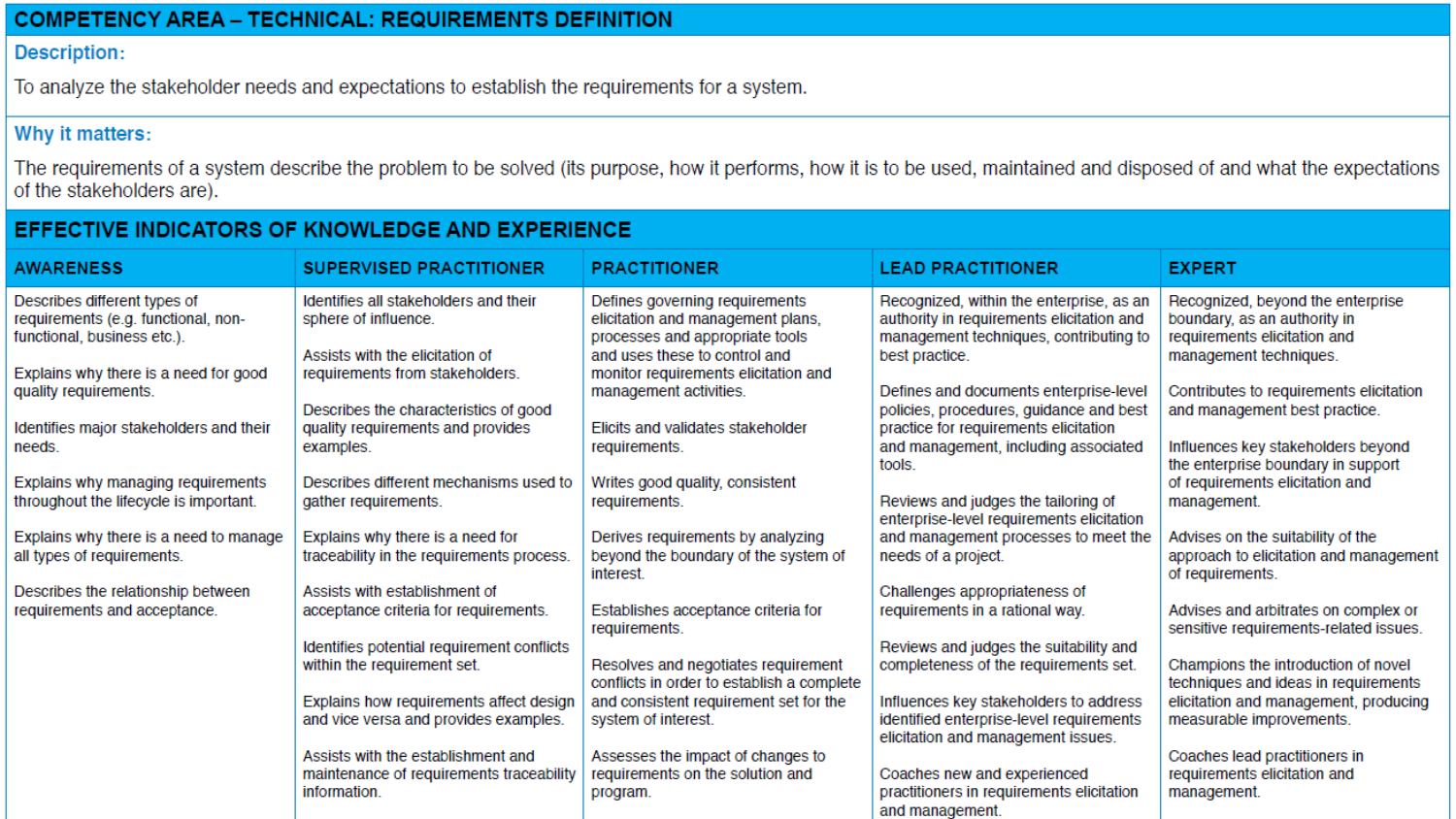#### Some Initial Thoughts



- Not all competencies are needed for every job.
- The required level of competence will vary between jobs
- Over a career, the level of competence will increase for some competencies and decrease for others.

0 1 2 3 4 Competence v Career **Career** Mid Career